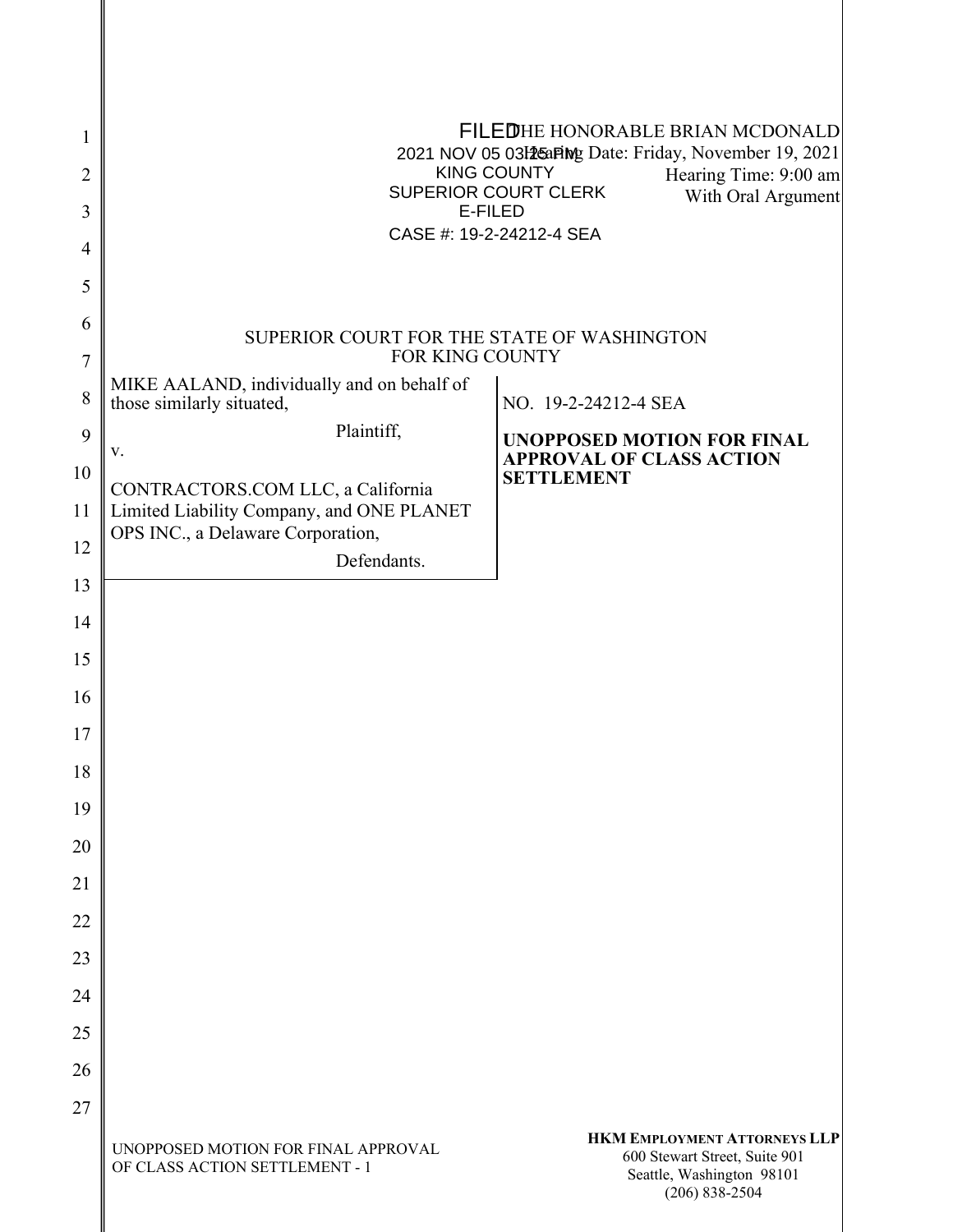## **TABLE OF CONTENTS**

| 1              |     |                                                                                                                                                                                                  |
|----------------|-----|--------------------------------------------------------------------------------------------------------------------------------------------------------------------------------------------------|
| $\overline{2}$ | I.  |                                                                                                                                                                                                  |
| 3              | П.  |                                                                                                                                                                                                  |
| $\overline{4}$ |     |                                                                                                                                                                                                  |
| 5              |     |                                                                                                                                                                                                  |
| 6              |     | C. The Parties Have Fully Complied with the Order Granting Preliminary                                                                                                                           |
| 7<br>8         |     | D. The Parties' Settlement Confers Substantial Benefits to the Class and A                                                                                                                       |
| 9              | Ш.  |                                                                                                                                                                                                  |
| 10             | IV. |                                                                                                                                                                                                  |
| 11             | V.  |                                                                                                                                                                                                  |
| 12             |     |                                                                                                                                                                                                  |
| 13             |     | 1.                                                                                                                                                                                               |
| 14             |     | The Proposed Settlement is Fair Because it was the Product of<br>2.                                                                                                                              |
| 15             |     | The Proposed Settlement is Reasonable and Adequate 12<br>3.                                                                                                                                      |
| 16<br>17       |     | Plaintiff's Counsel Assessed the Known Risks and Determined<br>4.<br>That the Settlement is in the Best Interest of Class Members 14                                                             |
| 18             |     | Class Members Have Responded Favorably to the Settlement15<br>5.                                                                                                                                 |
| 19             |     | B. The Amounts Requested as Attorneys' Fees and Out-Of-Pocket Costs are                                                                                                                          |
| 20             |     | C. The Claims Administrator's Reasonably-Incurred Costs Should Be                                                                                                                                |
| 21<br>22       |     | D. Named Plaintiff's Fair and Reasonable Service Awards Should be                                                                                                                                |
| 23             | VI. |                                                                                                                                                                                                  |
| 24             |     |                                                                                                                                                                                                  |
| 25             |     |                                                                                                                                                                                                  |
| 26             |     |                                                                                                                                                                                                  |
| 27             |     |                                                                                                                                                                                                  |
|                |     | <b>HKM EMPLOYMENT ATTORNEYS LLP</b><br>UNOPPOSED MOTION FOR FINAL APPROVAL<br>600 Stewart Street, Suite 901<br>OF CLASS ACTION SETTLEMENT - 2<br>Seattle, Washington 98101<br>$(206) 838 - 2504$ |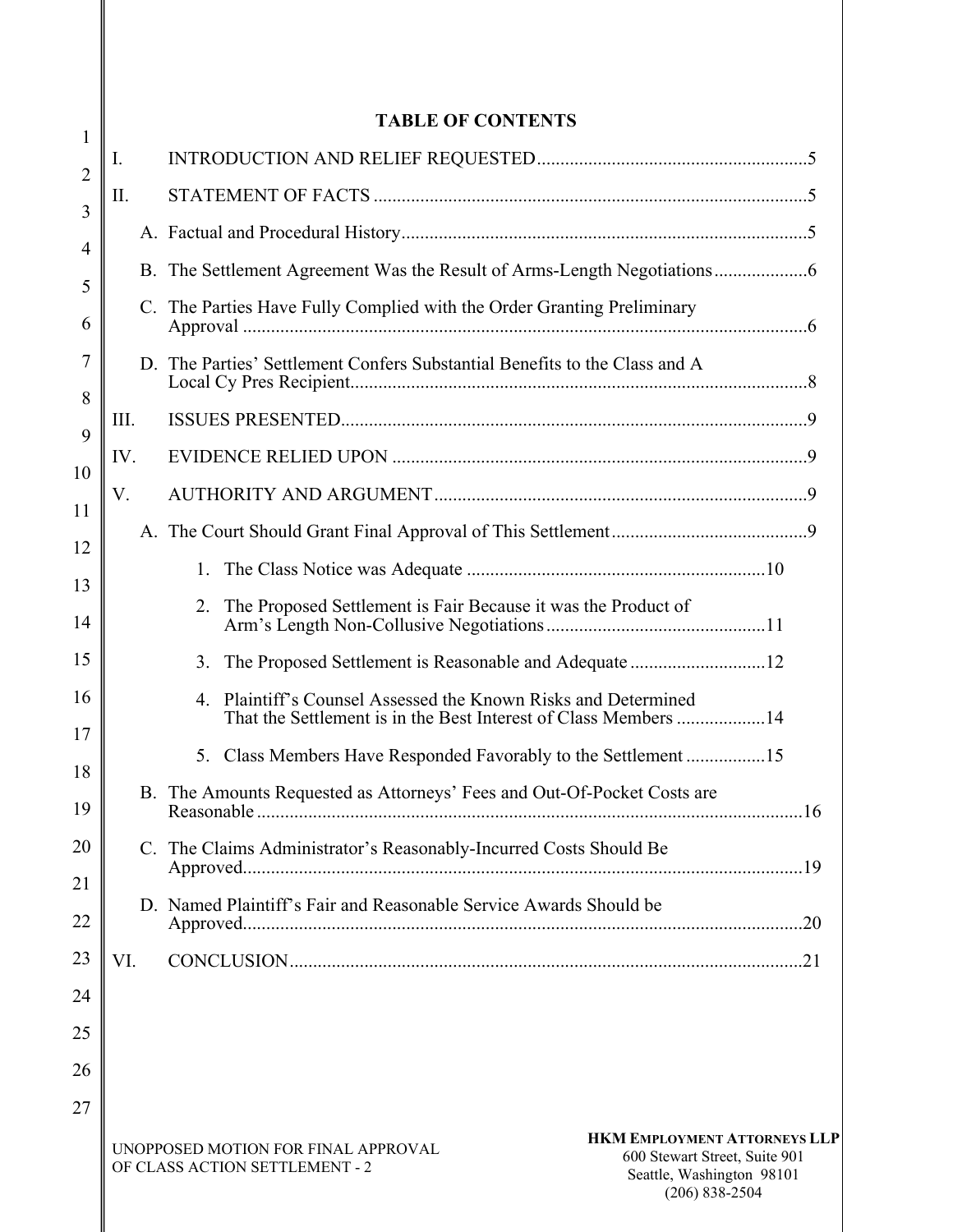| 1              | <b>TABLE OF AUTHORITIES</b>                                                                                                                                                |
|----------------|----------------------------------------------------------------------------------------------------------------------------------------------------------------------------|
| 2              |                                                                                                                                                                            |
|                | Page(s)                                                                                                                                                                    |
| 3              | Cases                                                                                                                                                                      |
| $\overline{4}$ | 7-Eleven Owners for Fair Franchising v. Southland Corp.,                                                                                                                   |
| 5              | Boeing Co. v. Van Gemert,                                                                                                                                                  |
| 6              |                                                                                                                                                                            |
| 7              | Bowles v. Washington Dep't of Ret. Sys.,                                                                                                                                   |
|                | Eisen v. Carlisle & Jacquelin,                                                                                                                                             |
| 8              |                                                                                                                                                                            |
| 9              | Ellis v. Naval Air Rework Facility,                                                                                                                                        |
| 10             | Estrada v. iYogi, Inc.,                                                                                                                                                    |
|                |                                                                                                                                                                            |
| 11             | Grays Harbor Adventist Christian Sch. v. Carrier Corp.,                                                                                                                    |
| 12             | Hanlon v. Chrysler Corp.,                                                                                                                                                  |
| 13             |                                                                                                                                                                            |
| 14             | In re Capital One TCPA Litig.,                                                                                                                                             |
|                | In re Checking Account Overdraft Litig.,                                                                                                                                   |
| 15             |                                                                                                                                                                            |
| 16             | In re Immune Response Sec. Litig.,                                                                                                                                         |
| 17             | In re Media Vision Tech. Sec. Litig.,                                                                                                                                      |
|                | 18    In re Mego Fin. Corp. Sec. Litig.,                                                                                                                                   |
|                |                                                                                                                                                                            |
| 19             | In re Newbridge Networks Sec. Litig.,                                                                                                                                      |
| 20             | In re Pac. Enters. Sec. Litig.,                                                                                                                                            |
| 21             | 47 F.3d 373 (9th Cir. 1995)                                                                                                                                                |
| 22             | In re Phenylpropanolamine (PPA) Prods. Liab. Litig.,                                                                                                                       |
|                | Manouchehri v. Styles for Less, Inc.,                                                                                                                                      |
| 23             |                                                                                                                                                                            |
| 24             | Morris v. Lifescan, Inc.,                                                                                                                                                  |
| 25             | Officers for Justice v. Civil Serv. Comm'n of City & Cty. of San Francisco,                                                                                                |
| 26             |                                                                                                                                                                            |
|                | Pelletz v. Weyerhaeuser Co.,                                                                                                                                               |
| 27             |                                                                                                                                                                            |
|                | <b>HKM EMPLOYMENT ATTORNEYS LLP</b><br>UNOPPOSED MOTION FOR FINAL APPROVAL<br>600 Stewart Street, Suite 901<br>OF CLASS ACTION SETTLEMENT - 3<br>Seattle, Washington 98101 |

(206) 838-2504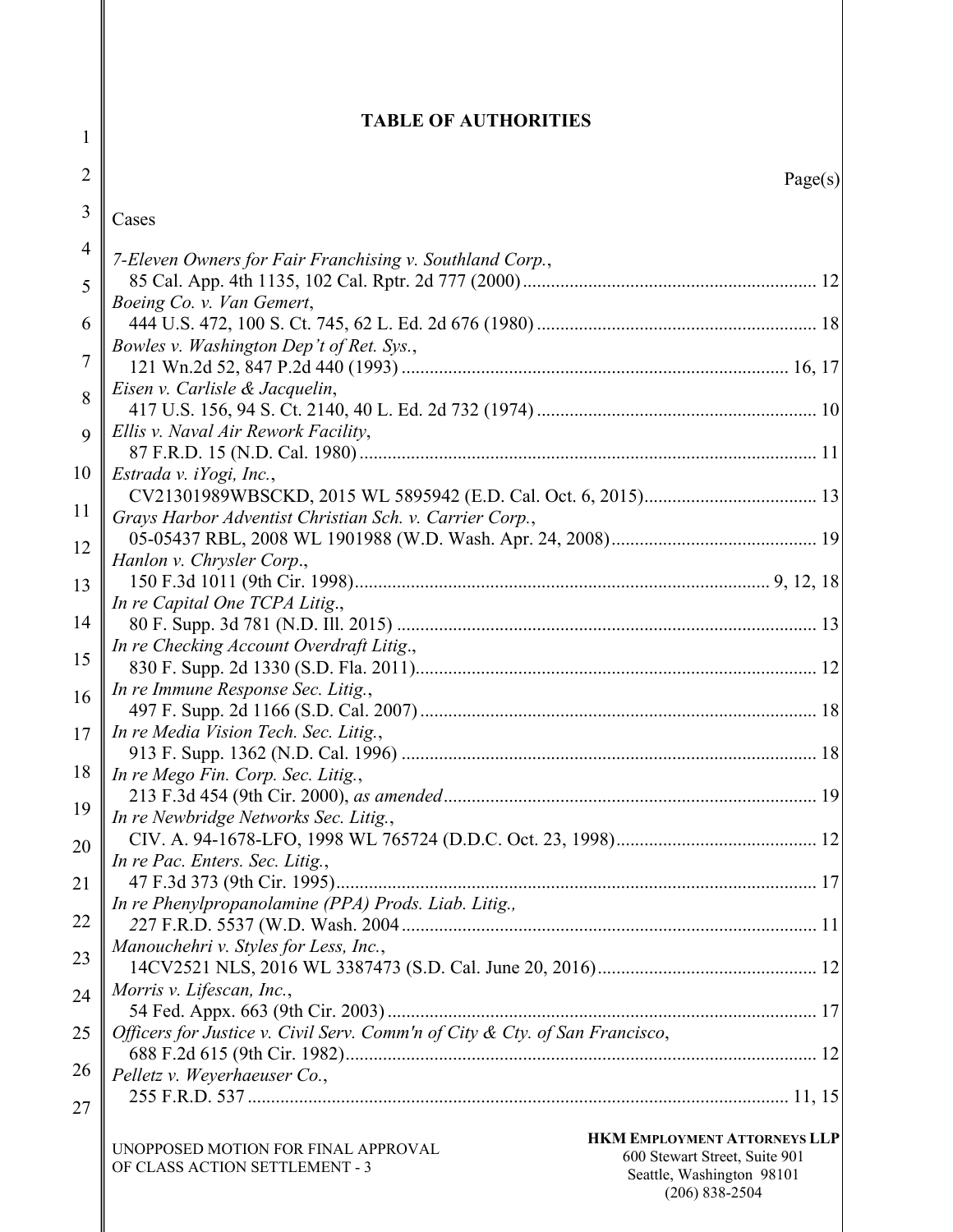| $\mathbf{1}$   | Peterson v. Kitsap Cmty. Fed. Credit Union,                                                                                                                                                      |
|----------------|--------------------------------------------------------------------------------------------------------------------------------------------------------------------------------------------------|
| $\overline{2}$ | Pickett v. Holland Am. Line-Westours, Inc.,                                                                                                                                                      |
| 3              | Staton v. Boeing Co.,                                                                                                                                                                            |
| 4              | Vizcaino v. Microsoft Corp.,                                                                                                                                                                     |
| 5              | Vizcaino v. Microsoft Corp.,                                                                                                                                                                     |
| 6              | Wal-Mart Stores, Inc. v. Dukes,                                                                                                                                                                  |
| 7              |                                                                                                                                                                                                  |
| 8              | <b>Statutes</b>                                                                                                                                                                                  |
| 9              |                                                                                                                                                                                                  |
| 10             | Rules                                                                                                                                                                                            |
| 11             |                                                                                                                                                                                                  |
| 12             |                                                                                                                                                                                                  |
| 13             |                                                                                                                                                                                                  |
| 14             |                                                                                                                                                                                                  |
| 15             | <b>Other Authorities</b>                                                                                                                                                                         |
| 16             |                                                                                                                                                                                                  |
| 17             |                                                                                                                                                                                                  |
| 18             |                                                                                                                                                                                                  |
| 19             |                                                                                                                                                                                                  |
| 20             |                                                                                                                                                                                                  |
| 21             |                                                                                                                                                                                                  |
| 22             |                                                                                                                                                                                                  |
| 23             |                                                                                                                                                                                                  |
| 24             |                                                                                                                                                                                                  |
| 25             |                                                                                                                                                                                                  |
| 26             |                                                                                                                                                                                                  |
| 27             |                                                                                                                                                                                                  |
|                | <b>HKM EMPLOYMENT ATTORNEYS LLP</b><br>UNOPPOSED MOTION FOR FINAL APPROVAL<br>600 Stewart Street, Suite 901<br>OF CLASS ACTION SETTLEMENT - 4<br>Seattle, Washington 98101<br>$(206) 838 - 2504$ |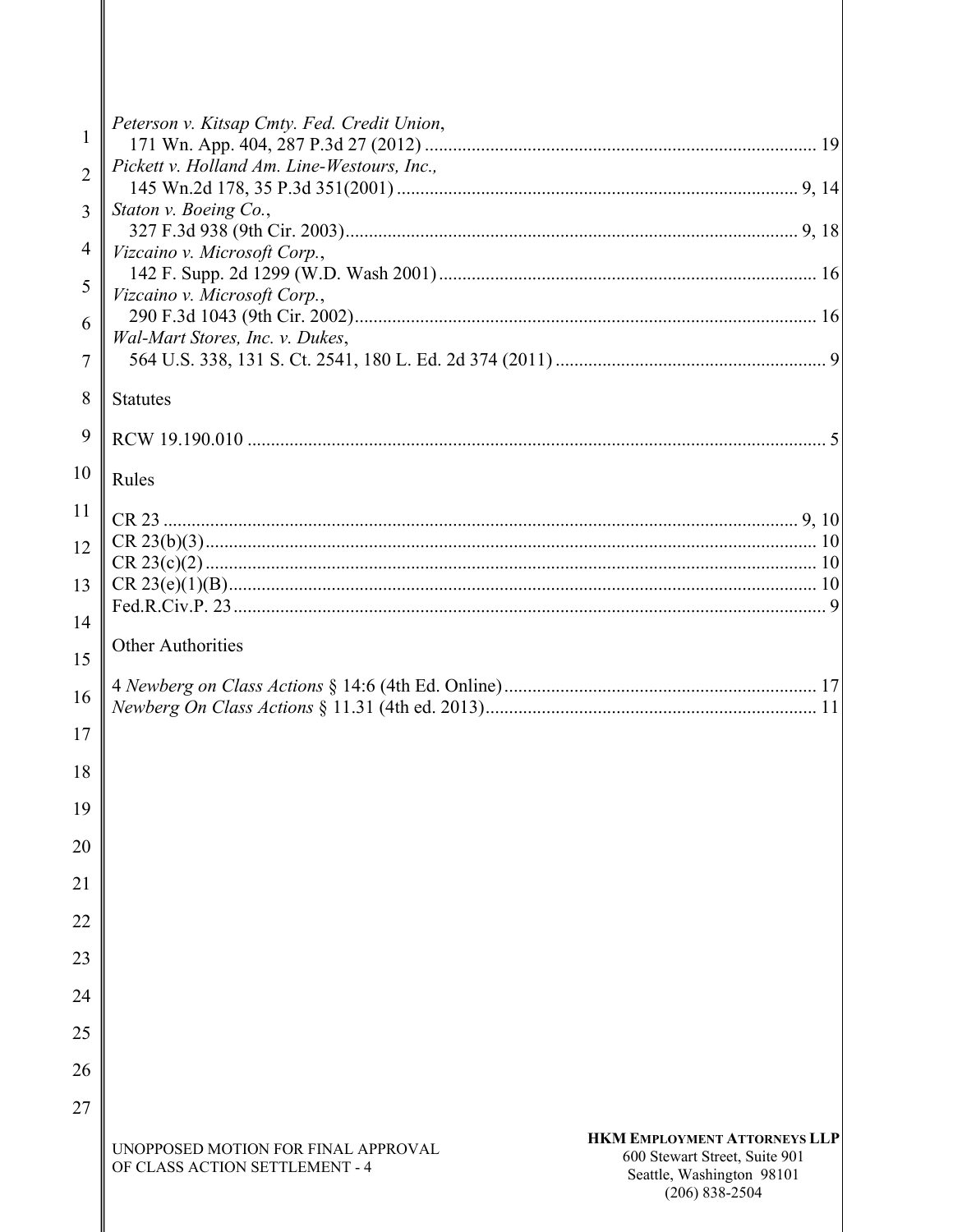7

8

9

#### **I. INTRODUCTION AND RELIEF REQUESTED**

As a result of the parties' preliminarily approved settlement, Plaintiff Mike Aaland and the putative Class Members who have opted in will be compensated for the full amount of their statutory damages including the *maximum* amount of statutory penalties. Simply put, there is no better result possible for them. Additionally, all putative Class Members are entitled to additional benefits, regardless of opting in. It is against this backdrop that Plaintiff respectfully requests that the Court: (1) grant final approval of this settlement; (2) grant Class Counsel's fee petition; (3) grant Named Plaintiff's service award; and (4) award JND Legal Administration its settlement administration fees.

# 11

10

# **II. STATEMENT OF FACTS**

**A. Factual and Procedural History** 

12 13 14 15 16 17 18 19 20 21 22 23 Defendant Contractors.com is a lead generation company that markets to contractors and charges per lead generated. Dkt. 9 at ¶ 4.2. On September 16, 2019, Plaintiff, a general contractor, filed his proposed class action complaint against Defendants, alleging that Defendant sent text messages to Plaintiff and other contractors and home professionals in violation of the Washington Consumer Protection Act, RCW 19.190.010 et seq. (the "WCPA") and purporting to represent a class of "[a]ll residents of Washington state with a cellular telephone number to which at least one electronic commercial text message was transmitted by . . . Defendants." Dkt. 1. Defendant has admitted that it sent text messages to contractors, but denied, and continues to deny, its liability to Plaintiffs. *See* Dkt. 9 at ¶ 4.3, Dkt. 26-01 at Ex. A (hereinafter "Settlement Agreement") at 2. Despite these denials, as a result of this lawsuit, Defendant has ceased its call center operations in Washington State and no longer sends out text messages to contractors in Washington State.

24 25 26 27 After filing the Complaint, Plaintiff reviewed nearly 4,000 pages of Defendants' records in discovery and began readying his list of deponents. Rittereiser Decl. ¶ 6. However, before taking depositions, the Parties paused their litigation efforts to see if resolution was possible. *Id.* On May 12, 2020, the Parties participated in a good-faith, arms-length, full-day mediation with

UNOPPOSED MOTION FOR FINAL APPROVAL OF CLASS ACTION SETTLEMENT - 5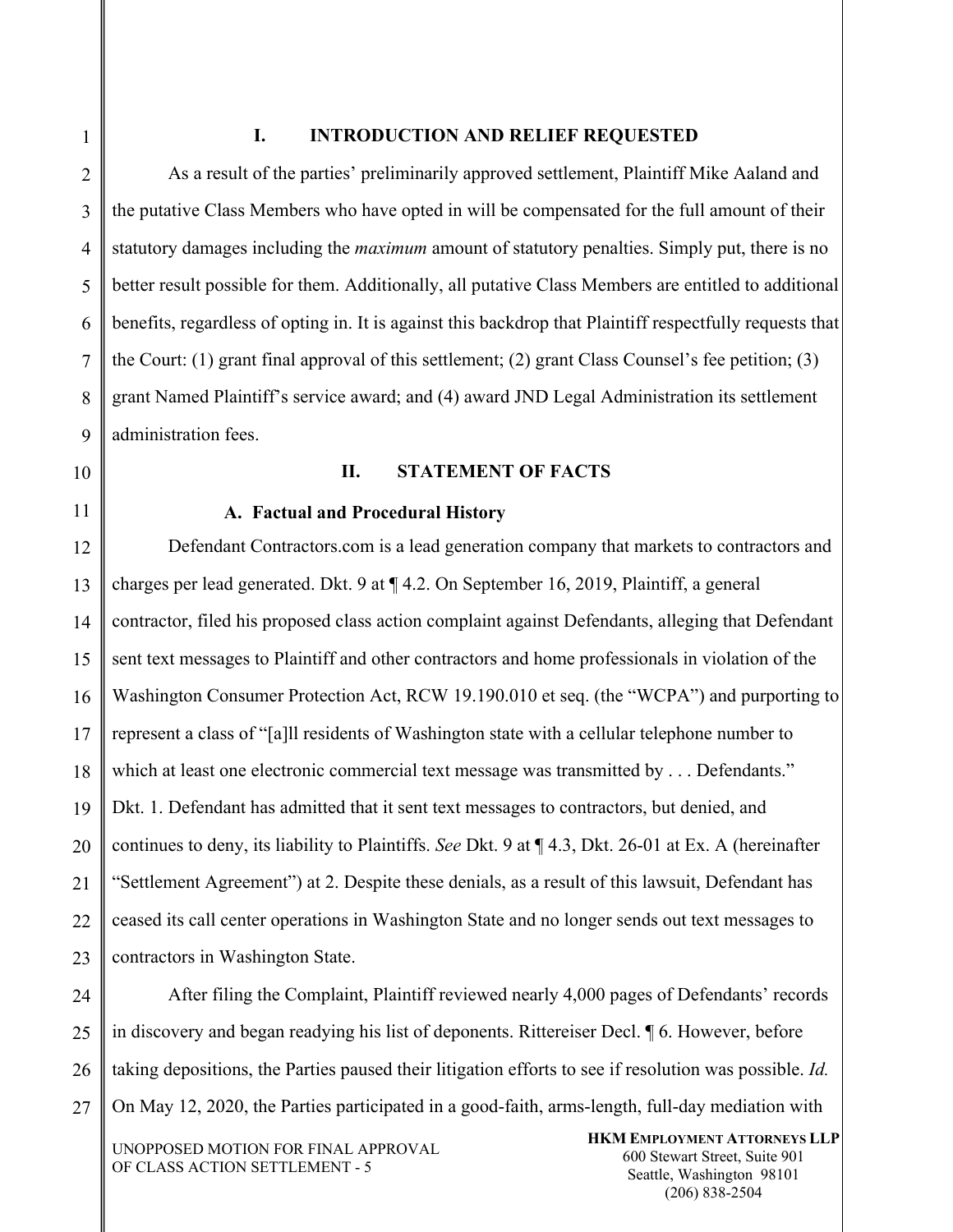1 2 3 John B. Bates, Jr. of JAMS but were unable to resolve their dispute. *Id*. After the failed mediation, the parties resumed discovery efforts. *Id.* Eventually the Parties began discussing resolution among counsel, which ultimately resulted in a settlement agreement a year after the mediation. *Id.* 

On July 19, 2021, this Court granted Plaintiff's motion for preliminary approval because the settlement was fair and adequate. Dkt. 28. Now, having performed all requisite steps as set forth in the parties' Settlement Agreement and the Court's Order Granting Preliminary Approval, Plaintiff now requests that the Court grant final approval of this Class Action Settlement.

#### **B. The Settlement Agreement Was the Result of Arms-Length Negotiations**

The Parties participated in a good-faith, arms-length, full-day mediation with John B. Bates, Jr. of JAMS in May 2020. Rittereiser Decl. ¶ 6. Though they were initially unable to resolve their dispute, after resuming discovery efforts, the Parties later began discussing the potential of resolution among counsel. Nearly a year after the failed mediation, the parties were able to reach a settlement agreement that the Court previously approved, and for which it granted preliminary approval. Dkt. 28.

## **C. The Parties Have Fully Complied with the Order Granting Preliminary Approval**

UNOPPOSED MOTION FOR FINAL APPROVAL **HKM EMPLOYMENT ATTORNEYS LLP**  27 Pursuant to the Court's order granting preliminary approval, Court-appointed Class Claims Administrator, JND Legal Administration mailed the Court-approved Notice of the Settlement of Class Action to potential Class Members at the 2,420 addresses located through reverse and manual searches. *See* Declaration of Vanessa Padelford ("Padelford Dec.") ¶ 7. The Notice provided explicit instructions as to how to file a claim, object to the settlement, or exclude oneself from the settlement. *See* Padelford Decl*.* at Exhibit A. Additionally, the Notice provided a toll-free telephone number for Class Members to call with any questions, as well as a settlement-specific website to view additional information. *Id*. The Notice sent to each Class Member explains that the Net Settlement Fund will be distributed to all participating Class Members, and that there are two types of benefits: 1) a cash payment between \$120 and \$1,500

OF CLASS ACTION SETTLEMENT - 6

600 Stewart Street, Suite 901 Seattle, Washington 98101 (206) 838-2504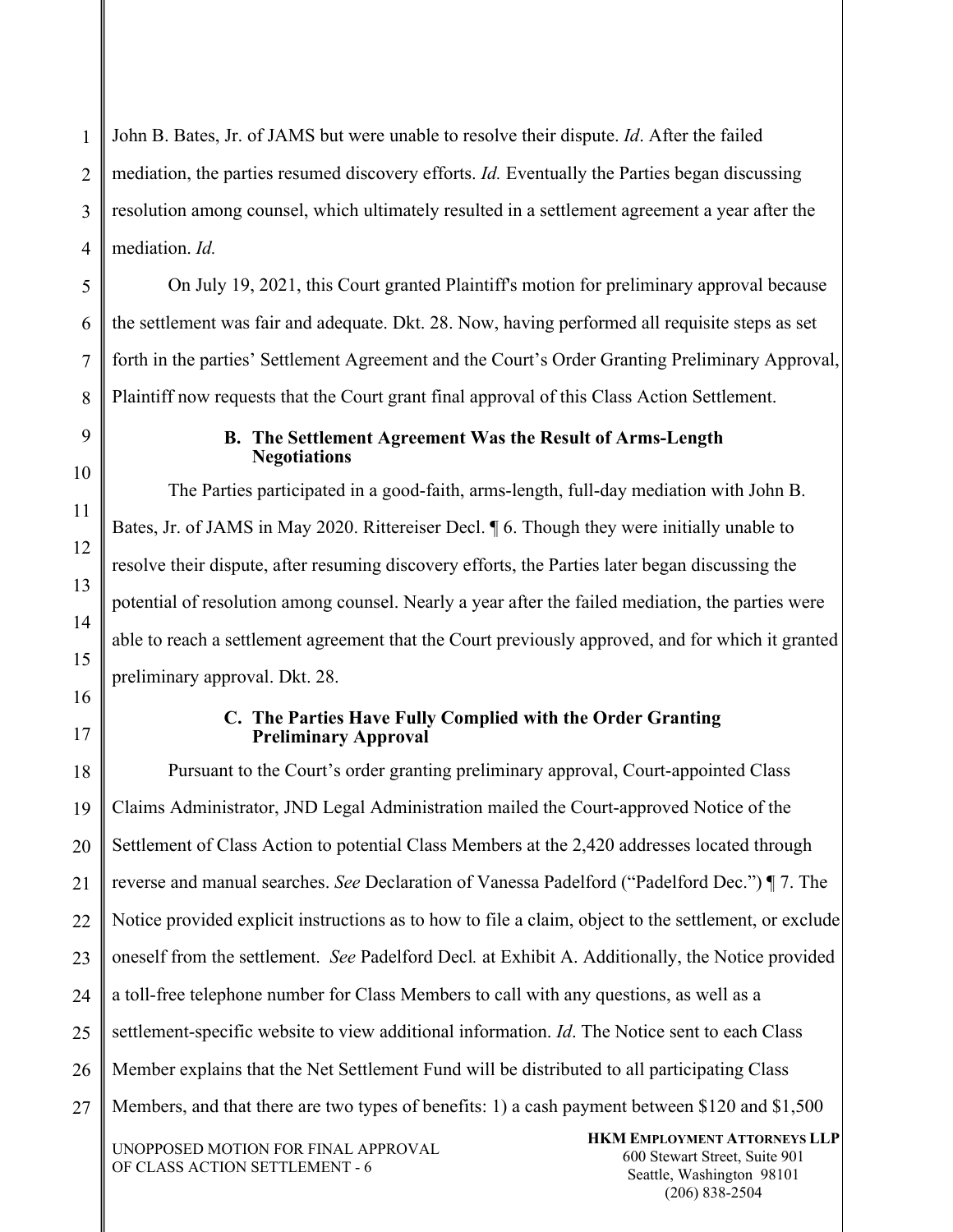1 2 3 4 and 2) six free leads (valued at \$50 each). *Id*. at Ex. A. The Notice also included directions to the website in Spanish, where the long form notice available on the settlement website is available in both English and Spanish. *Id.* at Exs. A-C. The website also contained copies of the Claim Form that could be mailed in or submitted online. *Id.* at Ex. E.

5 6 7 8 9 10 11 12 13 14 15 16 Because the only contact information the parties had for the potential class members was a phone number—in some cases years old—JND and the parties exerted extraordinary effort to locate the greatest number of addresses possible. *See* Rittereiser Decl. ¶ 10; Padelford Decl. ¶¶ 5- 6. Of the 2,976 mobile telephone numbers to which a text message was sent by Defendant, there were 2,085 unique phone numbers. Padelford Decl. ¶¶ 3-4. JND was initially only able to find mailing addresses for 1,728 unique name and address combinations and left 840 records for whom reverse lookup searches yielded no results. *Id.* at ¶ 5*.* Because counsel for the parties wanted to ensure that the greatest number of class members benefited from the settlement, counsel requested that JND perform manual searches of the 840 phone numbers. *Id.* at ¶ 6; Rittereiser Decl. ¶ 10. After this search, JND was able to locate address information for an astounding majority – 692 of the 840 – leaving only 7 percent for whom no name address could be located. Padelford Decl. ¶ 6.

17 18 19 20 21 22 23 24 As a result of JND's complex searches, 2,420 mailing addresses representing 1,937 unique mobile numbers were located and mailed the Postcard Notice. *See id.* at ¶¶ 7-8. As of November 3, 2021, 281 were returned as undeliverable, and 37 of those were able to be remailed to a new address. *Id.* at ¶ 10. Of those, none were returned as undeliverable. *Id.* Of the 2,420 notices, 90 percent have been deemed delivered, and only 10 percent undeliverable *Id.* JND did not receive any objections or any opt-outs. *Id.* at ¶¶ 21, 23. JND received a total of 37 Claim Forms, 29 of which were received online and eight of which were received by mail. *Id.* at 25. Of the Claim Forms received, 31 are valid. *Id.* As of November 3, 2021, JND had not received any

25 26

27

UNOPPOSED MOTION FOR FINAL APPROVAL OF CLASS ACTION SETTLEMENT - 7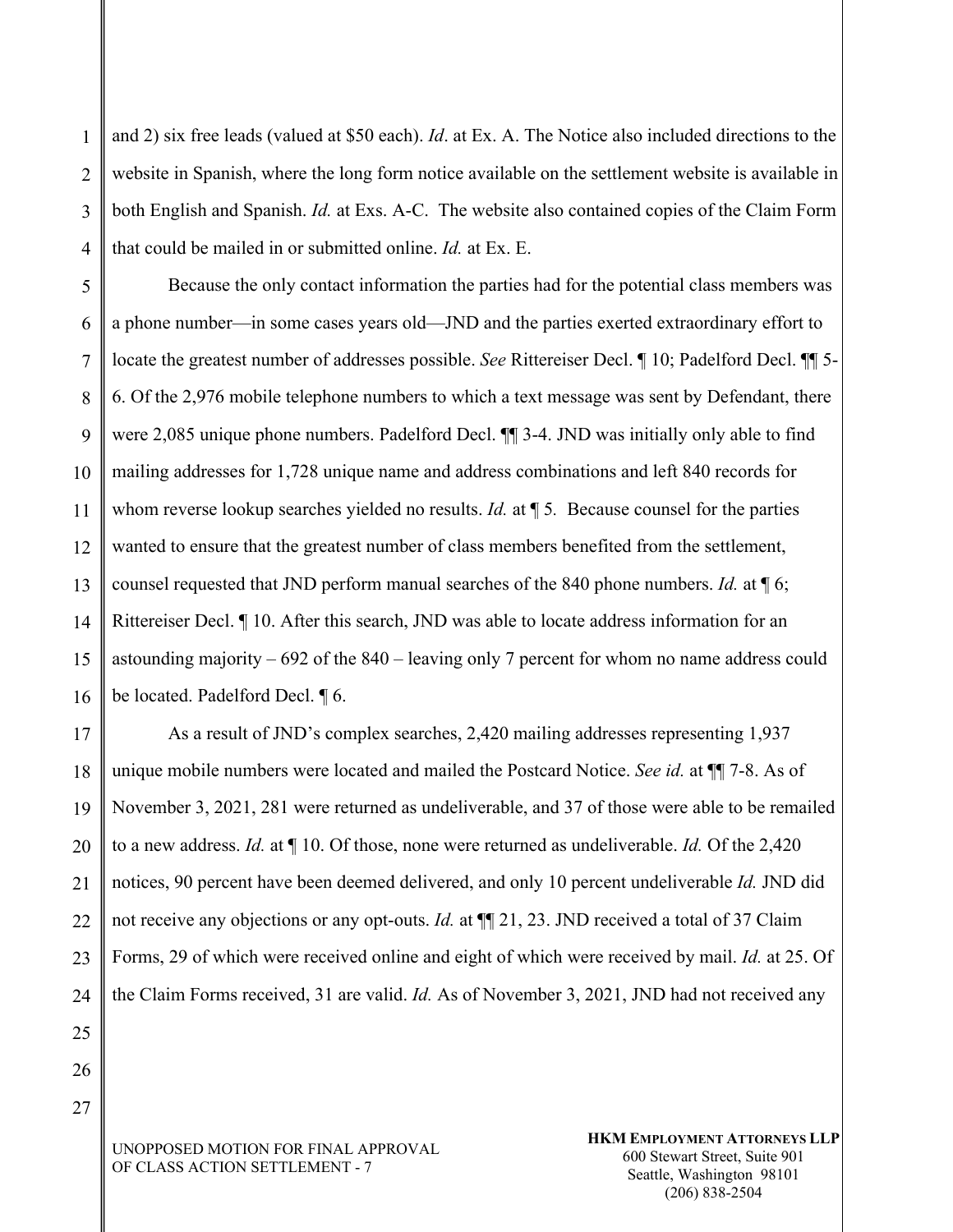requests to redeem Lead Benefits, but the Class Members have an entire year after final approval to redeem these leads.1 Padelford Decl. ¶ 26; *see also* Padelford Decl. at Ex. B at 4.

#### **D. The Parties' Settlement Confers Substantial Benefits to the Class and A Local Cy Pres Recipient.**

The parties structured their settlement to convey both monetary and invaluable benefits to Class Members. Rittereiser Decl. ¶ 9. Given the nature of the claims, that defendant sent unauthorized text messages to cellular telephone numbers within Washington state, the identity of class members beyond their cellular telephone numbers was not readily identifiable. This fact required an opt-in settlement structure to first verify the identity of individuals associated with cellular telephone numbers that received text messages from defendant while within the State of Washington and to enable the settlement administrator to properly procure settlement funds to named individual class members. Rather, the parties created a simple Claim Form system to ensure that the person damaged (*i.e.,* the person who received the text message) would be the actual beneficiary of the settlement sum. *Id*. The payout to each Class Member who submitted a Claim Form is \$1,500. *Id.* at ¶ 11. This number represents the maximum statutory damages, including the maximum statutory liquidated damages, a person would be able to recover. *See infra* Part IV (A)(3). Additionally, the parties wanted to ensure that even those Class Members who failed to submit a Claim Form would still be able to participate in the recovery and grow their individual businesses in immeasurable ways. This settlement accomplishes this goal because Class Members who never submitted a Claim Form still have an entire year to access an additional \$300 worth of benefits by claiming their six free leads (each valued at \$50). Rittereiser Decl*.* at ¶ 11.

Under the terms of the Settlement Agreement, rather than reverting to the Defendant, any amount remaining in the Net Settlement fund after providing the maximum cash benefit to each Class Member who has submitted a Claim Form shall be distributed to charity as a Cy Pres.

<sup>1</sup> The "Redeem Leads" function of the settlement website was inadvertently disabled for a short period of time, but it was reinstated on October 28, 2021 and at no time were Class Members unable to redeem leads through the tollfree number. *See* Padelford Decl. ¶ 24 n.3.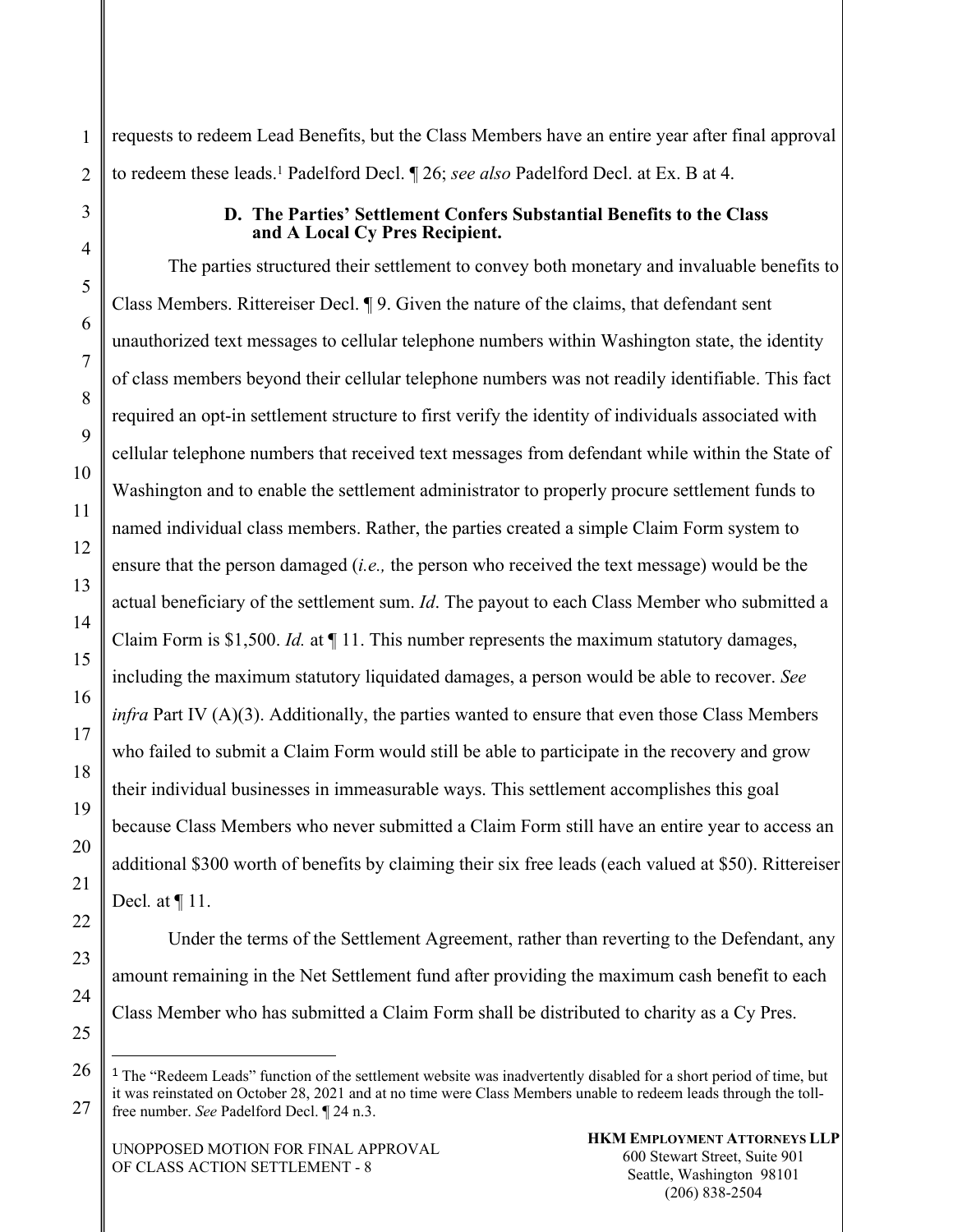1 2 3 4 Settlement Agreement  $\P$  11.2, 11.4. The parties have stipulated that the Cy Pres recipient will be Downtown Seattle Association, but the Court has authority to designate a different charity should it so choose. *Id.* at ¶ 11.4. Based on the Plaintiff's Counsel's calculations, the Cy Pres recipient will receive a minimum of \$187,644.57.

**III. ISSUES PRESENTED** 

Whether the Court should grant final approval of the Class Action Settlement because it is fair, adequate, and reasonable, and otherwise satisfies the requirements for final approval.

#### **IV. EVIDENCE RELIED UPON**

9 10 11 12 This motion is based upon the accompanying declarations of Jason A. Rittereiser, Peter Stutheit, and Vanessa Padelford, together with the exhibits attached thereto, all pleadings and records on file herein, and such other documentary evidence or arguments as may be presented to the Court prior to or at the hearing on the motion.

13

14

5

6

7

8

## **V. AUTHORITY AND ARGUMENT**

#### **A. The Court Should Grant Final Approval of This Settlement**

15 16 17 18 19 20 "Although CR 23 is silent in guiding trial courts in their review of class settlements, it is universally stated that a proposed class settlement may be approved by the trial court if it is determined to be 'fair, adequate, and reasonable.'" *Pickett v. Holland Am. Line-Westours, Inc.,* 145 Wn.2d 178, 188, 35 P.3d 351(2001). Because CR 23 is identical to its federal counterpart, Fed.R.Civ.P. 23 . . . federal cases interpreting the analogous federal provision are highly persuasive." *Id.* 

21 22 23 24 25 26 27 When faced with a motion for final approval of a class action settlement under CR 23, a court's inquiry is whether the settlement is "fair, adequate, and reasonable." *Staton v. Boeing Co.*, 327 F.3d 938, 959 (9th Cir. 2003). A settlement is fair, adequate, and reasonable, and merits final approval, when "the interests of the class as a whole are better served by the settlement than by further litigation." *See Manual for Complex Litig*. (4th) § 21.61, at 480 (2004). The Court's role is to ensure that "the agreement is not the product of fraud or overreaching by, or collusion between, the negotiating parties, and that the settlement, taken as a whole, is fair, reasonable and

UNOPPOSED MOTION FOR FINAL APPROVAL OF CLASS ACTION SETTLEMENT - 9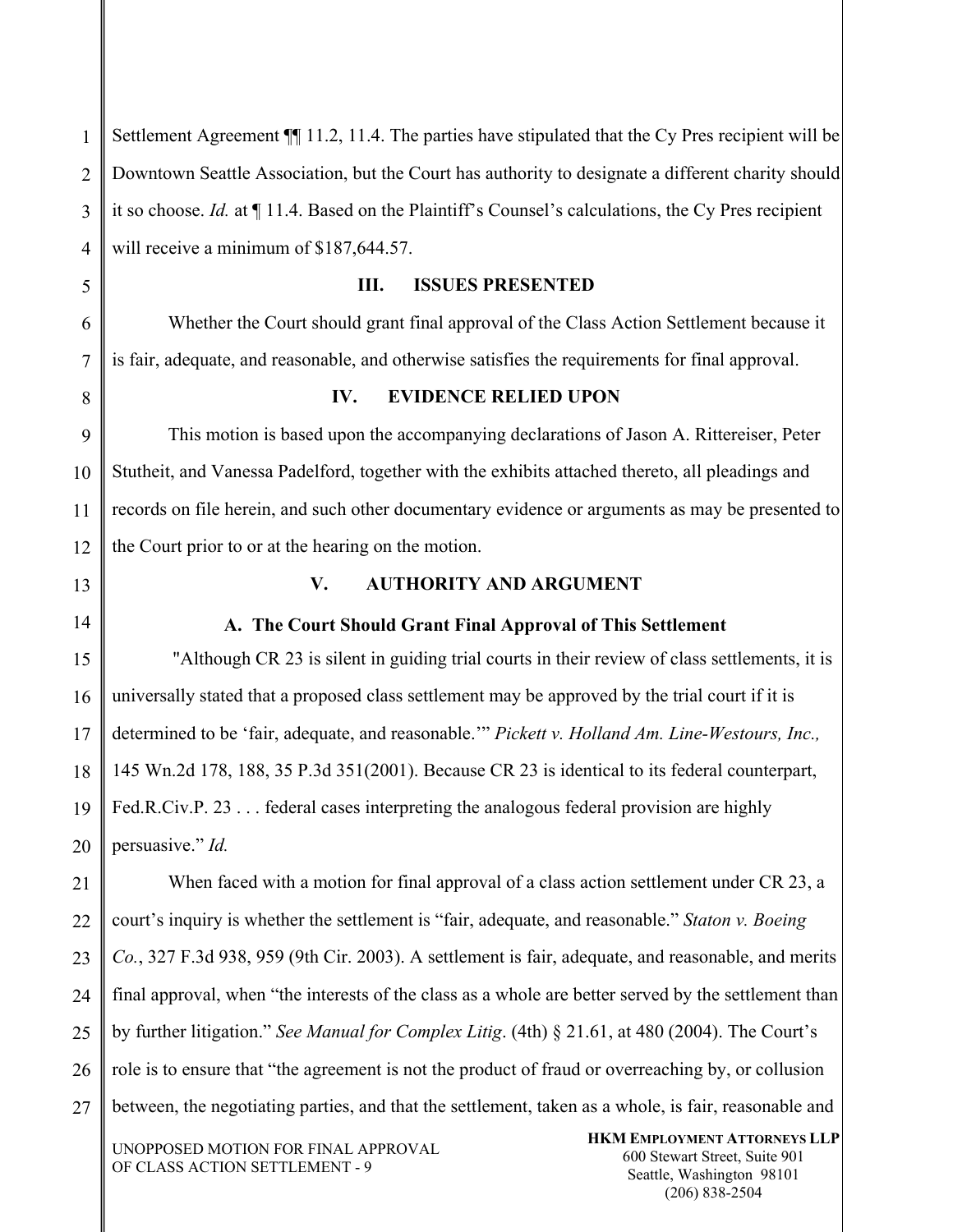1 2 3 adequate to all concerned." *Hanlon v. Chrysler Corp*., 150 F.3d 1011, 1027 (9th Cir. 1998), *overruled on other grounds by Wal-Mart Stores, Inc. v. Dukes*, 564 U.S. 338, 131 S. Ct. 2541, 180 L. Ed. 2d 374 (2011) (internal quotes and citations omitted).

4

#### **1. The Class Notice was Adequate**

5 6 7 8 9 10 11 12 13 14 15 16  $CR 23(e)(1)(B)$  states that notice of any proposed comprise shall be given to all members of the class in a manner the Court directs. Further, taken together with CR 23(b)(3), the Court "shall direct to the members of the class the best notice practicable under the circumstances, including individual notice to all members who can be identified through reasonable effort." *See* CR 23(c)(2). At a minimum, the individual notice must advise each member  $(1)$  that the class member will be excluded if he so requests by a certain date, (2) that the class member will be included in any judgment if he does not request exclusion, and (3) that the class member may enter an appearance through counsel if he wishes. *See id.* Although the Washington Supreme Court has not yet given full guidance on what constitutes proper notice, the U.S. Supreme Court has held that when addresses may be identified, the best notice "practicable under the circumstances" is mailed notice. *See Eisen v. Carlisle & Jacquelin*, 417 U.S. 156, 173, 94 S. Ct. 2140, 40 L. Ed. 2d 732 (1974).

17 18 19 20 21 22 23 24 25 26 The parties executed the notice plan detailed in Plaintiff's Motion for Preliminary Approval, which was approved by the Court on July 19, 2021. *See* Dkt. 28. On August 18, 2021, the Postcard Notice was sent via first class U.S. Mail directly to all Class Members for whom addresses could be identified. Padelford Decl*.* at ¶¶ 9-10. The final class list included 2,085 unique phone numbers belonging to Class Members, but did not include any email addresses to whom JND could send the Email Notice. *See* Dkt. 26-01 at Ex. A (Settlement Agreement ¶ 6.2.1 states, "...Defendant shall provide to the Settlement Administrator the names, mailing addresses, and email addresses, *if any*") (emphasis added). The Email Notice, though not ultimately emailed to Class Members because no email addresses were available, was still accessible to view on the Settlement Website. *See* Padelford Decl. at ¶ 14 n.3 and Ex. D.

27

UNOPPOSED MOTION FOR FINAL APPROVAL OF CLASS ACTION SETTLEMENT - 10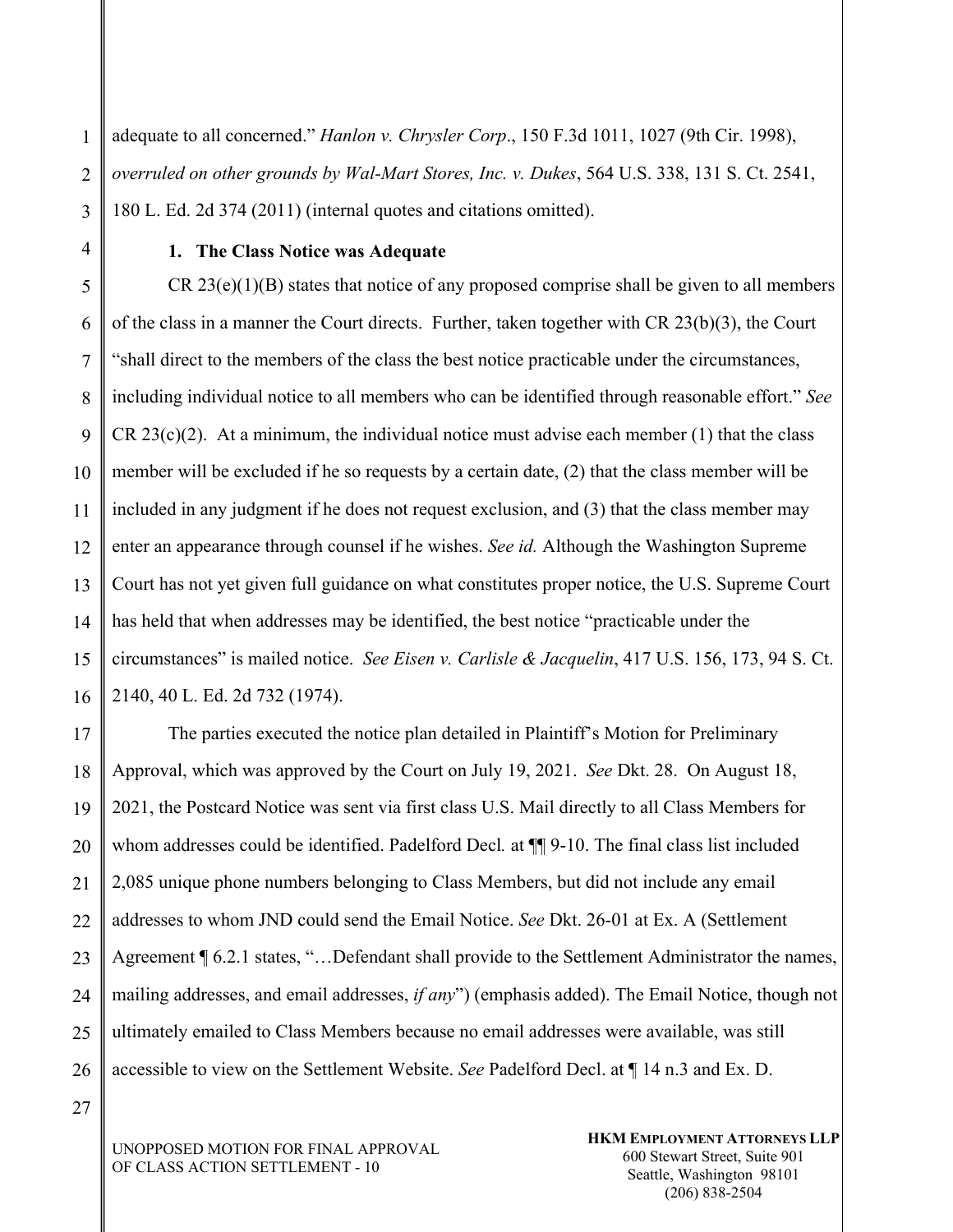1 2 The content of the Notice complied with, and exceeded the information required by, CR 23. Class Members were informed of: (1) the basis of the claims; (2) who is included in the class; (3) who is eligible for payment; (4) the minimum and maximum amounts of the cash payment (i.e., between \$120 and \$1,500) and explanation of the six free leads; (5) how Class Members may exclude themselves from the settlement; (6) the right to object to the settlement; (7) the right to an appearance of an attorney of the Class Member's choosing; and (8) the contact information for any inquiries, including a toll-free telephone number and settlement-specific website. *See* Padelford Decl. at Ex. A. The Notice adequately described the terms of the settlement in sufficient detail to alert any person who viewed the settlement adversely of their rights to exclude themselves or object to the settlement. *Id.* The Notice also clearly directed Class Members to a highly-informative settlement-specific website which provided detailed information in both English and Spanish. *See id.* at Exs. A-D; *see also*  https://www.optextclassaction.com/*.* Consequently, adequate notice has been provided.

#### **2. The Proposed Settlement is Fair Because it was the Product of Arm's Length Non-Collusive Negotiations**

The requirement that the proposed Settlement be conducted by arm's-length, and noncollusive negotiations protects the proposed Class Members. Generally, "[t]here is a presumption of fairness when a proposed class settlement, which was negotiated at arm's-length by counsel for the class, is presented for Court approval." *Newberg On Class Actions*  $\S 11.31$  (4<sup>th</sup> ed. 2013); *see also Ellis v. Naval Air Rework Facility*, 87 F.R.D. 15, 18 (N.D. Cal. 1980), *aff'd,* 661 F.2d 939 ( $9<sup>th</sup> Cir.$  1981) ("considerable weight" given to settlement reached after hard-fought negotiations). As described in the parties' Motion for Preliminary Approval, the proposed Settlement in this case is presumptively fair because of the parties' contentious litigation, which included the exchange of more than 4,000 pages of discovery. Rittereiser Dec. ¶ 6. *See also Pelletz v. Weyerhaeuser Co.*, 255 F.R.D. 537, 542−43 (W.D. Wash. 2009) (approving settlement "reached after good faith, arms-length negotiations"); *see also In re Phenylpropanolamine (PPA)* 

UNOPPOSED MOTION FOR FINAL APPROVAL OF CLASS ACTION SETTLEMENT - 11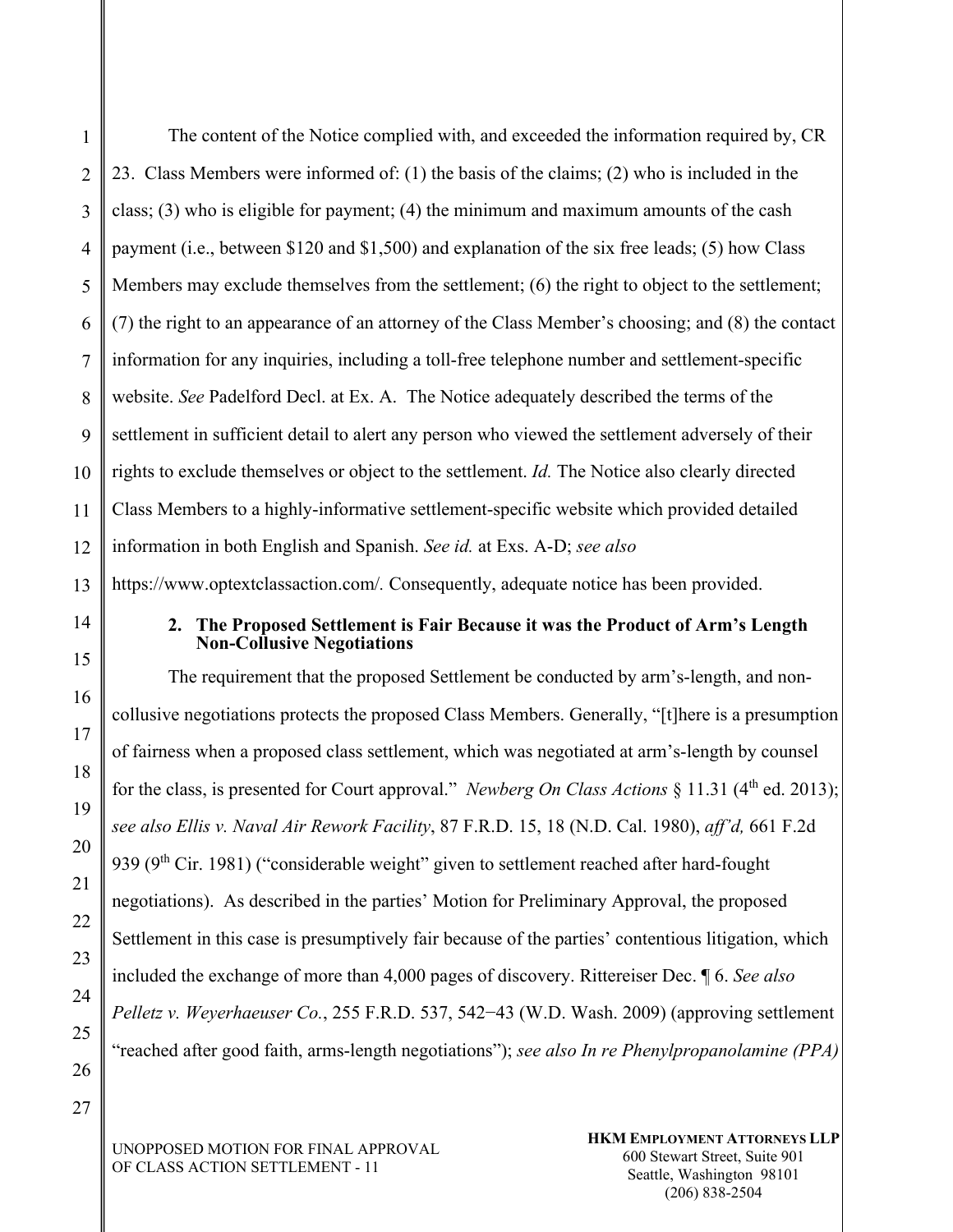*Prods. Liab. Litig.*, 227 F.R.D. 553, 567 (W.D. Wash. 2004) (approving settlement "entered into in good faith, following arms-length and non-collusive negotiations").

#### **3. The Proposed Settlement is Reasonable and Adequate**

In determining whether a settlement is adequate and reasonable, the Court should balance the following factors: "the strength of the plaintiffs' case; the risk, expense, complexity, and likely duration of further litigation; the risk of maintaining class action status throughout the trial; the amount offered in settlement; the extent of discovery completed, and the stage of the proceedings; the experience and views of counsel." *Hanlon*, 150 F.3d at 1026.

This settlement is far better than adequate. As a result of this resolution, Class Members who have opted in for the cash payment will recover the maximum amount they could have recovered had they filed an individual case—including full payment of treble damages. Rittereiser Dec. ¶ 11. Additionally, *all* Class Members are able to redeem six free leads (for a total value of \$300) anytime between now and one year following final approval. *Id.*

This is a more than reasonable result in a class action settlement. *See Officers for Justice v. Civil Serv. Comm'n of City & Cty. Of San Francisco,* 688 F.2d 615, 624 (9<sup>th</sup> Cir. 1982) (citation omitted) (recognizing that, "the very essence of a settlement is compromise, 'a yielding of absolutes and an abandoning of highest hopes'"). Courts routinely approve settlements that pay class members a fraction of their actual loss. *See 7-Eleven Owners for Fair Franchising v. Southland Corp.*, 85 Cal. App. 4<sup>th</sup> 1135, 1150, 102 Cal. Rptr. 2d 777 (2000) citing *Linney v. Cellular Alaskan Partnership,* 151 F.3d1234, 1242 (9th Cir. 1998) (noting that courts routinely approve settlements where the recovery for the Class constitutes only "a fraction of the potential recovery."); *In re Checking Account Overdraft Litig*., 830 F. Supp. 2d 1330, 1346 (S.D. Fla. 2011) (finding that "standing alone, nine percent or higher constitutes a fair settlement even absent the risks associated with prosecuting these claims"); *In re Newbridge Networks Sec. Litig.*, CIV. A. 94-1678-LFO, 1998 WL 765724, at \*2 (D.D.C. Oct. 23, 1998) (noting that "an agreement that secures roughly six to twelve percent of a potential trial recovery . . . seems to be within the targeted range of reasonableness".

UNOPPOSED MOTION FOR FINAL APPROVAL OF CLASS ACTION SETTLEMENT - 12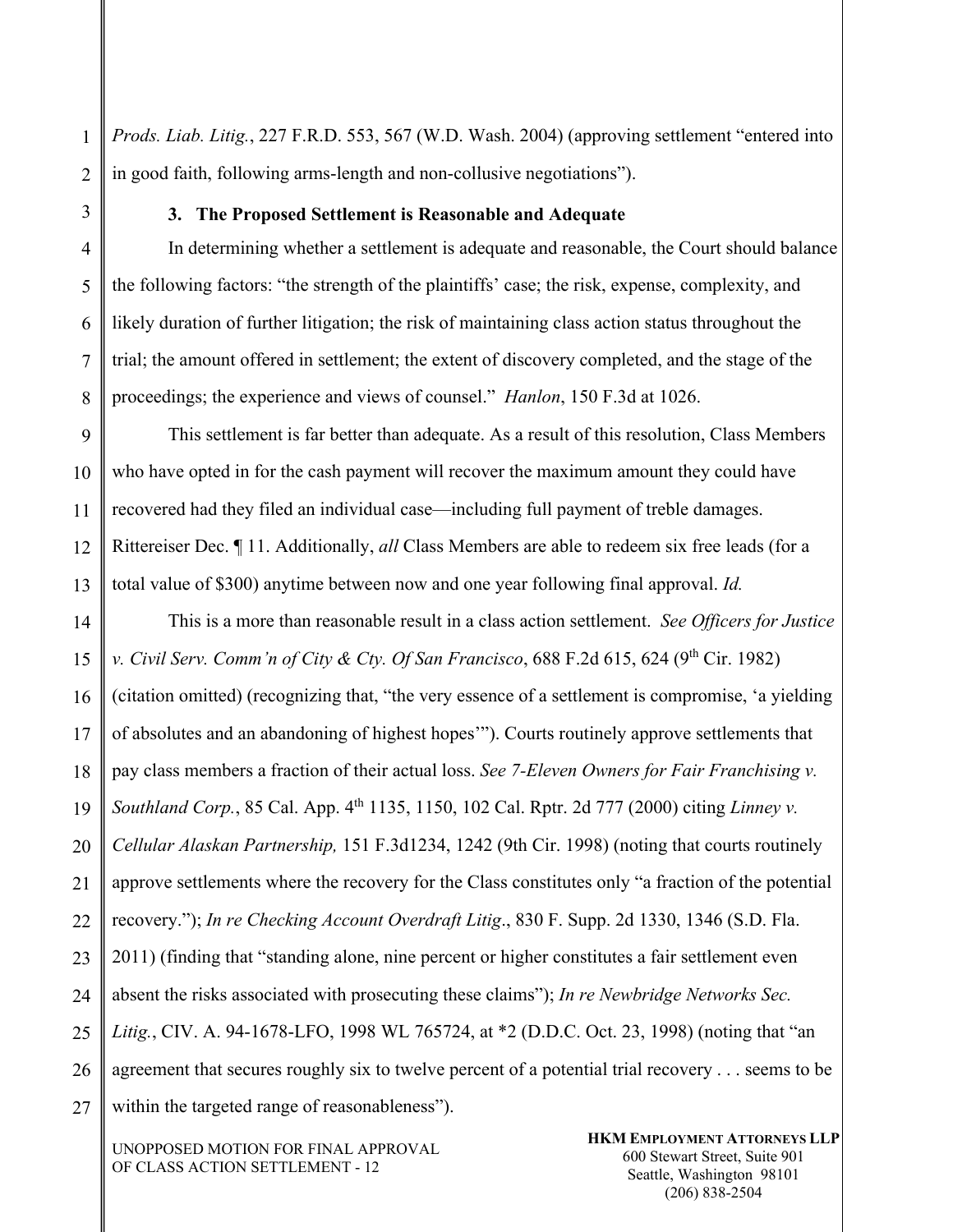1 2 3 4 5 6 7 8 9 10 11 12 13 14 15 16 17 18 19 20 Moreover, the compensation provided in this resolution strikes a reasonable balance between the legal issues presented in this case and the statutory damages authorized by CEMA and, by analogy, the TCPA, and *exceeds* the range of settlements approved in similar cases. *See, e.g.*, *Manouchehri v. Styles for Less, Inc.*, 14CV2521 NLS, 2016 WL 3387473, at \*2, 5 (S.D. Cal. June 20, 2016) (approving TCPA settlement of \$10.00 cash or \$15.00 voucher for class members); *Estrada v. iYogi, Inc.*, CV21301989WBSCKD, 2015 WL 5895942, at \*7 (E.D. Cal. Oct. 6, 2015) (\$40.00 cash for class members); *Kolinek v. Walgreen Co.*, No. 13-4806 (N.D. Ill. 2015) (providing approximately \$30 to each claiming class member); *In re Capital One TCPA Litig*., 80 F. Supp. 3d 781, 787 (N.D. Ill. 2015) (providing \$34.60 per claiming class member); *Wojcik v. Buffalo Bills, Inc.*, No. 12-2414, Dkt. 73 (M.D. Fla. Apr. 17, 2014) (providing for \$57, \$65, or \$75 gift cards redeemable only at defendant's stores); *In re Jiffy Lube Int'l, Inc. Text Spam Litig*., No. 11-2261, Dkt. 97 (S.D. Cal. 2013) (providing for a \$20 voucher to each claiming class member, which could be redeemed for \$15 cash after nine months); *Kazemi v. Payless Shoesource, Inc*., No. 09-05142, Dkt. 94 (N.D. Cal. 2012) (providing for a \$25 voucher to each claiming class member); *Garret, et al. v. Sharps Compliance, Inc.*, Case No. 1:10-cv-04030, ECF No. 65 (N.D. Ill. Feb. 23, 2012) (providing class members between \$27.42 and \$28.51 cash); *Cubbage v. Talbots, Inc.*, No. 09-cv- 00911-BHS, ECF No. 114 (W.D. Wash. Nov. 5, 2012) (\$40.00 cash or \$80.00 certificate); *Garret, et al. v. Sharps Compliance, Inc*., No. 1:10- CV-04030, Dkt. No. 65 (N.D. Ill. Feb. 23, 2012) (claimants received between \$27.42 and \$28.51).

21 22 23 24 25 26 Here, unlike many of the cases above, Class Members who have opted in are receiving their *maximum* possible statutory recovery, including treble damages. Those Class Members, as well as those who have not opted in, are receiving an *additional* \$300 worth of valuable leads to further their businesses that they can redeem at any time up to a year after final approval, regardless of whether they opted in. This result is more than reasonable given that the value to each class member is a minimum of \$300 and a maximum of \$1,800. Additionally, as a result of

27

UNOPPOSED MOTION FOR FINAL APPROVAL OF CLASS ACTION SETTLEMENT - 13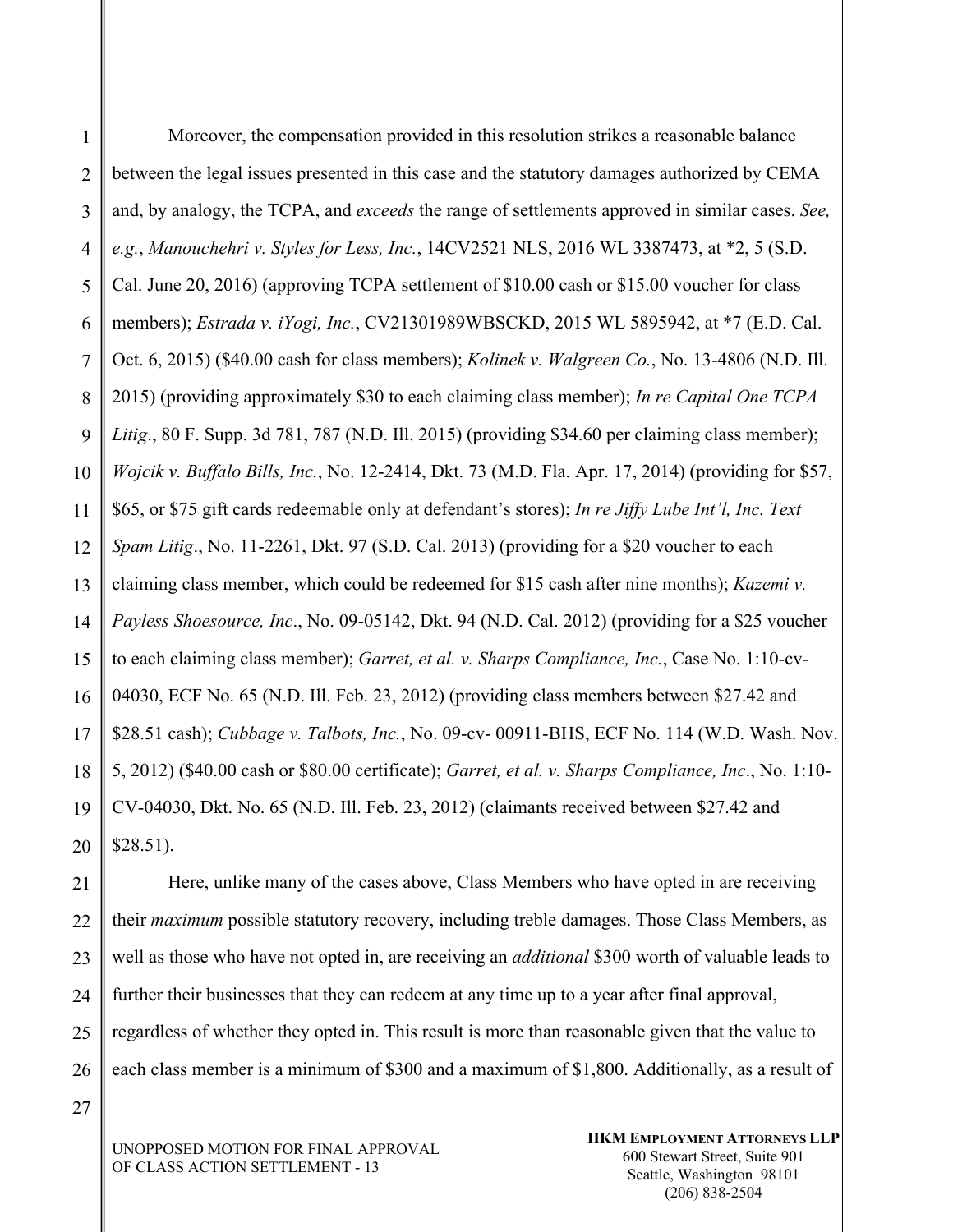1 this lawsuit, Defendant has ceased its call center operations in Washington State and no longer sends out text messages to contractors in Washington State.

#### **4. Plaintiff's Counsel Assessed the Known Risks and Determined That the Settlement is in the Best Interest of Class Members**

"When experienced and skilled class counsel support a settlement, their views are given great weight." *Pickett*, 145 Wn.2d at 200. The experienced views of all counsel involved support final approval. Counsel for Plaintiff has substantial experience prosecuting class actions, including CEMA and TCPA cases. *See Rittereiser Decl.* ¶¶ 3-5; Stutheit Decl. ¶¶ 2-4. Though Plaintiff believes he would ultimately prevail, litigating the case would be time-consuming, expensive, and, like most all class actions, risky. Based on their experience, Plaintiff's counsel evaluated these various issues, including the strengths and weaknesses of the case and the consequences of not settling, and concluded that the Settlement is in the best interest of Class Members.

In entering into this Settlement, Plaintiff recognized the significant risks associated with proving liability and obtaining a judgment against Defendants. While Plaintiff believed his claims are meritorious and valid, they are not without challenges, particularly with continued discovery. For example, several of the key witnesses Defendants disclosed are in the Philippines which would provide challenging in terms of having jurisdiction to conduct their depositions. Rittereiser Decl. ¶ 8. Additionally, proving that Defendants intentionally violated the statute would have been difficult, thus potentially limiting each class member's damages by two thirds. *Id.* Additionally, proving that Class Members physically were in Washington when they received the text message would have been exceedingly difficult. *Id.* Furthermore, and especially in light of the ongoing pandemic, there were risks that Defendants would not be able to pay for a judgment at the conclusion of protracted and hard-fought litigation. *Id.* 

27 In agreeing to the settlement sum, Plaintiff and Class Counsel have considered the risks inherent to litigation and the defenses available to Defendants, including Defendants' potential defense that they obtained consent to send the text messages at issue in this case. Rittereiser

UNOPPOSED MOTION FOR FINAL APPROVAL OF CLASS ACTION SETTLEMENT - 14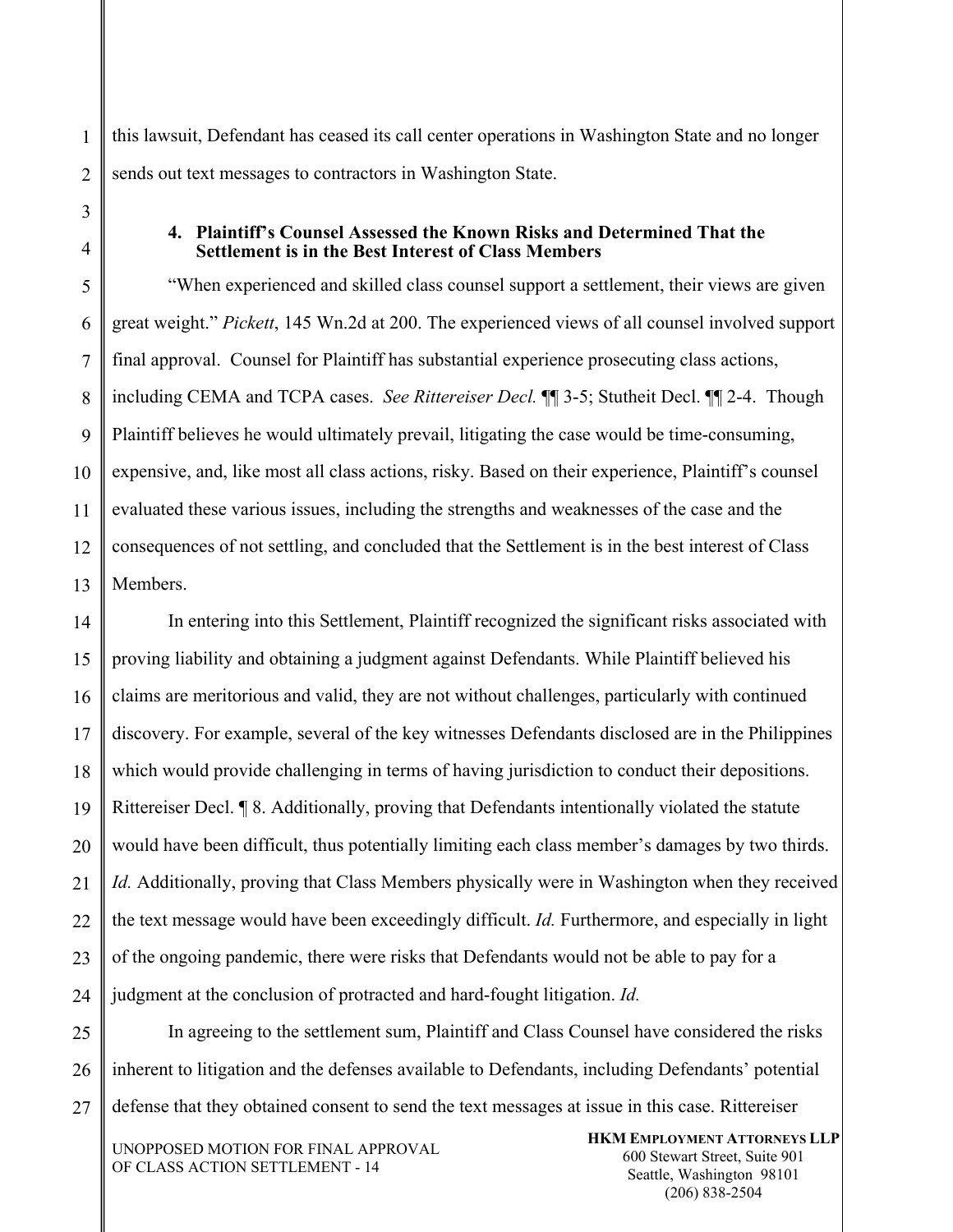1 2 3 4 5 6 7 8 9 10 11 12 13 14 15 Decl. ¶ 7. Another issue stemming from this potential defense was whether the consent was obtained through a third party, and whether any evidence of that consent was discoverable given that records may not have been retained by Defendants or the third parties. *Id.* At the certification stage, Defendants would have likely argued that class certification was not appropriate because determination of consent would require a showing of individualized, rather than classwide, proof. *Id.* While Plaintiff and his counsel disagree with Defendants' arguments and believe class certification would be appropriate, they are aware of the possibility that a court might accept Defendants' arguments and deny any motion for class certification or deny liability. If the class was certified, it is a near certainty that Defendants would move to decertify. *Id.* Furthermore, even if Plaintiff was able to prove liability, the amount of any award issued was not certain, in particular with liquidated damages. *Id.;* Additionally, even if the class was certified and was successful at trial, Defendants likely would have sought a remittitur to limit the amount of statutory damages paid to the class. *Id.* Moreover, even if Plaintiff were to prevail on a classwide basis, with treble damages (*i.e.,* damages of \$1,500 versus \$500), any recovery could be delayed for years by an appeal.

16 17 18 19 20 21 22 23 24 25 In contrast, the Settlement provides substantial monetary relief to Settlement Class Members without further delay and is preferable to the risks that each party would face if the case were litigated further. In fact, the value to the Class Members who participate in the Settlement *exceeds* their potential statutory damages, including full treble damages awards, because they are receiving the full \$1,500 plus the additional \$300 lead benefits. Even if the Class Members were to win at trial, they still may not have been awarded the full benefit they will receive as a result of this settlement if the jury decided against willfulness. Based on these risks, a thorough investigation, and extensive litigation, Class Counsel determined that a resolution through settlement negotiations was in the best interest of the Class and provided the most certainty that the Class Members would recover significant damages.

26 27 **5. Class Members Have Responded Favorably to the Settlement**

UNOPPOSED MOTION FOR FINAL APPROVAL OF CLASS ACTION SETTLEMENT - 15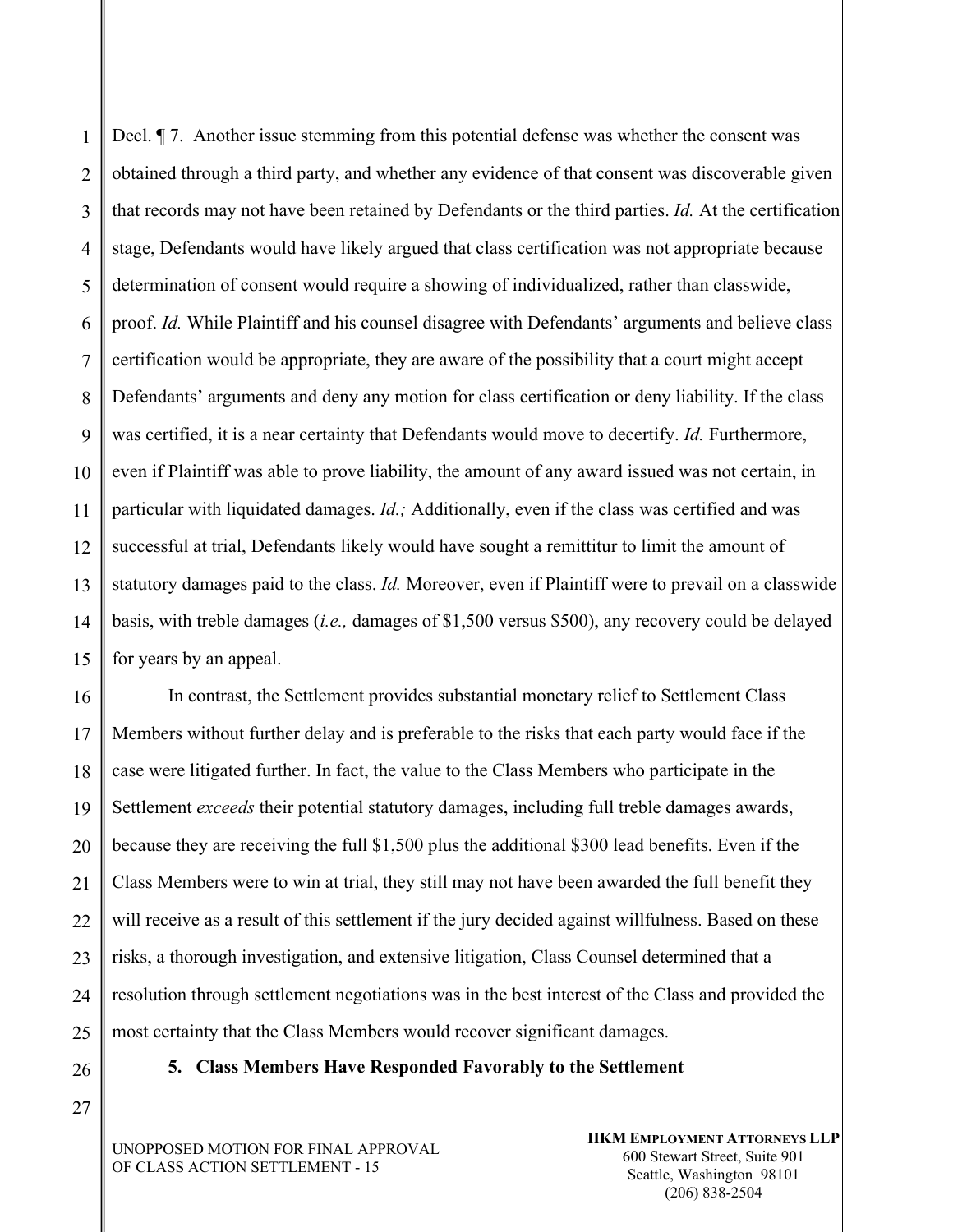A positive response to a settlement by the class—as evidenced by the lack of opt-outs and objectors—further supports final approval. *See Pelletz*, 255 F.R.D. at 543. Here, no one has objected to the settlement nor requested to be exuded from the settlement. *See* Padelford Decl. ¶¶ 21, 23. This means that all every single Class Member who could be reached by JND remains in the class and remains eligible for an entire year following final approval to claim and redeem their leads, even if the Class Member did not choose to submit Claims Forms for the cash component. *See Id.* at ¶ 27 and Ex. B at 4. Given this overwhelming approval rate, this factor weighs heavily in favor of final approval.

## **B. The Amounts Requested as Attorneys' Fees and Out-Of-Pocket Costs are Reasonable**

Plaintiff is also requesting attorneys' fees and litigation costs for Class Counsel of \$458,700.00 and \$5,790.432, respectively. The \$458,700.00 figure represents 30 percent of the Total Settlement Value, and the \$5,790.43 figure represents the out-of-pocket litigation costs paid in total by Class Counsel. *See Settlement Agreement* at ¶¶ 1.17, 4.2 and Rittereiser Decl. ¶ 13. These numbers are reasonable given the exceptional results Class Counsel were able to obtain for the Class, the risks associated with the claims, the contingent nature of the litigation, the complexity of the case and claims, and the expenses incurred by Class Counsel throughout the course of this case.

Washington courts use the percentage-of-recovery approach to calculate attorneys' fees in common fund cases like this one. *Bowles v. Washington Dep't of Ret. Sys.*, 121 Wn.2d 52, 72, 847 P.2d 440 (1993); *Vizcaino v. Microsoft Corp.*, 290 F.3d 1043, 1047 (9th Cir. 2002). The only significant difference between state and Ninth Circuit federal law on calculating attorneys' fees is that Washington law applies the percentage method without the use of any "lodestar crosscheck." *Vizcaino v. Microsoft Corp.*, 142 F. Supp. 2d 1299, 1302 (W.D. Wash 2001), *aff'd* 290 F.3d 1043 (9th Cir. 2002) ("Under Washington law, the percentage method, without a

UNOPPOSED MOTION FOR FINAL APPROVAL OF CLASS ACTION SETTLEMENT - 16

1

<sup>2</sup> Plaintiff has incurred an additional court administration \$64.98 since disclosing his prior costs of \$5,696.27 at the preliminary approval stage.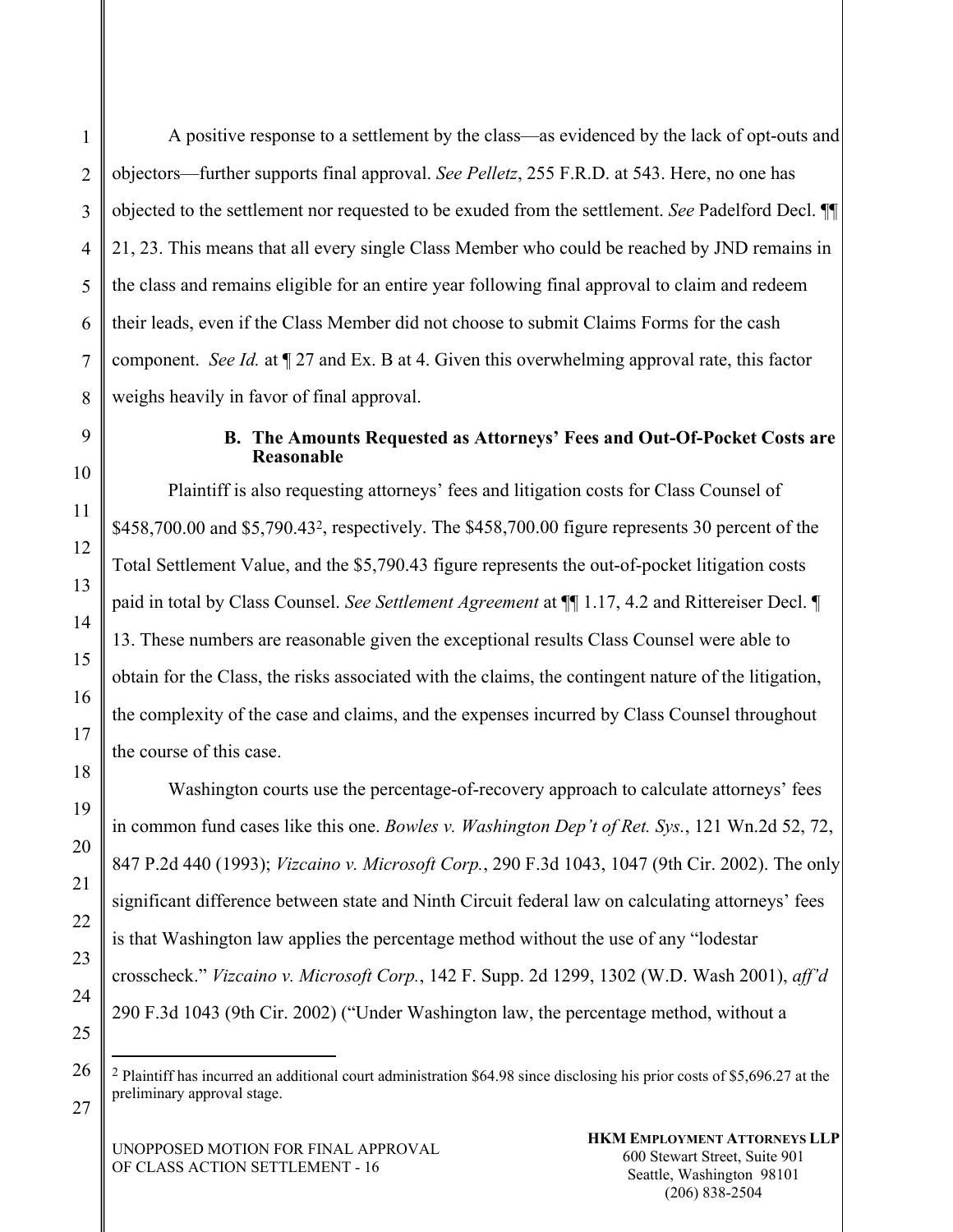1 2 3 4 5 6 7 8 9 10 11 12 13 14 lodestar cross-check, should be used in common fund cases."). In these types of cases, attorneys' fees are results-oriented – the size of the recovery constitutes a suitable measure of the attorneys' performance." *Bowles*, 121 Wn.2d at 72. Once the benefit to the class is determined, the court can award a percentage of that benefit in the form of attorneys' fees. *Id*. at 72-73. Awards of fees of 35 percent or more are not unusual in common fund cases. 4 Alba Conte and Herbert B. Newberg, *Newberg On Class Actions*, §14.6 (4th ed. 2002) (awards typically range in the 20% to 50% of the common fund); *see, e.g., Morris v. Lifescan, Inc.*, 54 Fed. Appx. 663, 664 (9th Cir. 2003) (Ninth Circuit approved 33%); *In re Pac. Enters. Sec. Litig.*, 47 F.3d 373, 379 (9th Cir. 1995) (same). In a study of attorney's fee awards in 2006-2007, "[m]ost fee awards were between 25-35 percent." Brian T. Fitzpatrick, *An Empirical Study of Class Action Settlements and Their Fee Awards*, 7 J. Empirical Legal Studs. 811, 833 (2010). According to *Newberg*, "empirical studies show that, regardless whether the percentage method or lodestar method is used, fee awards in class actions average around one-third of the recovery." 4 *Newberg on Class Actions* § 14:6 (4th Ed. Online).

15 16 17 18 19 20 21 22 23 24 25 26 27 Trial courts in Washington routinely approve attorneys' fee awards of 30 to 33 percent. *See, e.g., Main v. Quick & Clear*, King County Superior Court No. 16-2-29685-8 SEA (Feb. 8, 2018) (awarding fees equal to 33 percent of the common fund settlement in Washington wage case); *Humphrey v. Swedish Health Sys.*, King County Superior Court No. 12-2-25691-8 SEA (Aug. 8, 2014) (awarding attorneys' fees of approximately 30 percent of the common fund); *O.S.T. v. Regence Blueshield*, King County Superior Court No, 11-2-34187-9 (Sep. 8, 2015) (awarding 35 percent of the common fund as attorneys' fees); *Carson v. AMD Kashi Inc., et al.*, King County Superior Court No. 17-2-29644-9 (Jan. 10, 2020) (same); *Yi et al. v. The Kroger Co.,* No. 14-2-19935-0 (Nov. 13, 2020) (awarding Class Counsel 33 percent of the common fund as attorneys' fees); *McGann v. Ladybug Espresso*, King County Superior Court Case No. 19-2- 31531-8 SEA (Jan. 21, 2021) (awarding Class Counsel 30 percent of the common fund as fees). Class Counsel's request for 30 percent of the common fund in this case is amply supported by precedent and the record facts.

UNOPPOSED MOTION FOR FINAL APPROVAL OF CLASS ACTION SETTLEMENT - 17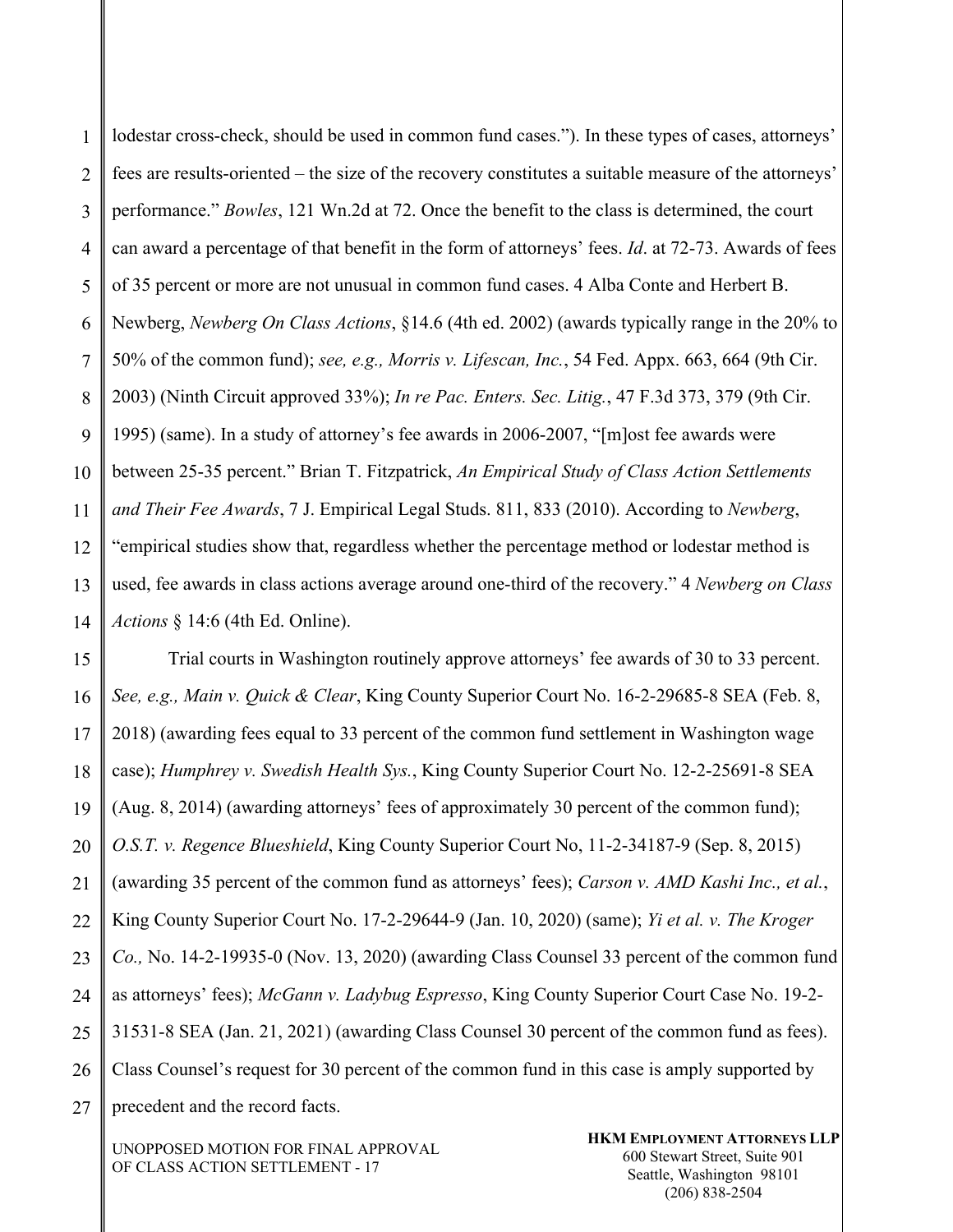1 2 3 Here, the results are a significant justification for a fee award of 30 percent of the fund. The Class Members achieved an excellent result because experienced Class Counsel committed themselves to this case and provided outstanding legal representation to their own financial risk. *See* Rittereiser Dec. ¶ 13; Stutheit Dec. ¶ 5. Class Members obtained justice and will receive a substantial payment for having received a text message from Defendants. *See* Rittereiser Dec. ¶ 13. Moreover, the circumstances of this case, the Gross Settlement Amount, the risk taken on by Class Counsel, and the fact that the amount of attorneys' fees which were fully disclosed to Class members in the notice, all show that the requested attorneys' fees are appropriate. *See Hanlon*, 150 F.3d at 1027.

The reasonableness of the 30 percent fee award is supported by the overwhelmingly positive reaction of the class. Of the 2,420 Postcard Notices were mailed which included the settlement terms, including counsel's fee request, not a single Class Member objected or opted out. This reaction is "significant evidence that the proposed fee request is fair." *In re Ravisent Tech., Inc. Sec. Litig.*, No. CIV.A.00-CV-1014, at \*11 2005 (E.D. Pa., April 18, 2005) (collecting cases).

In addition to an award of reasonable attorneys' fees, in common fund cases like this one, counsel are entitled to recover their reasonable litigation costs. *See Staton*, 327 F.3d at 969–70 (quoting *Boeing Co. v. Van Gemert*, 444 U.S. 472, 478, 100 S. Ct. 745, 62 L. Ed. 2d 676 (1980)); *see also In re Media Vision Tech. Sec. Litig.*, 913 F. Supp. 1362, 1366 (N.D. Cal. 1996) ("Reasonable costs and expenses incurred by an attorney who creates or preserves a common fund are reimbursed proportionately by those class members who benefit from the settlement."). The request for an award of \$5,790.43 in this case would compensate Class Counsel for the costs it actually incurred for mediation, legal research, couriers, and other reasonable litigation expenses. Rittereiser Dec. ¶ 13, Ex. A. These costs were advanced by Class Counsel without any assurance of outcome. *Id.* Such costs were necessarily incurred to secure the resolution of this litigation and should be reimbursed. *See In re Immune Response Sec. Litig.*, 497 F. Supp. 2d 1166, 1177–1178 (S.D. Cal. 2007) (finding that costs similar to those incurred in this case are

UNOPPOSED MOTION FOR FINAL APPROVAL OF CLASS ACTION SETTLEMENT - 18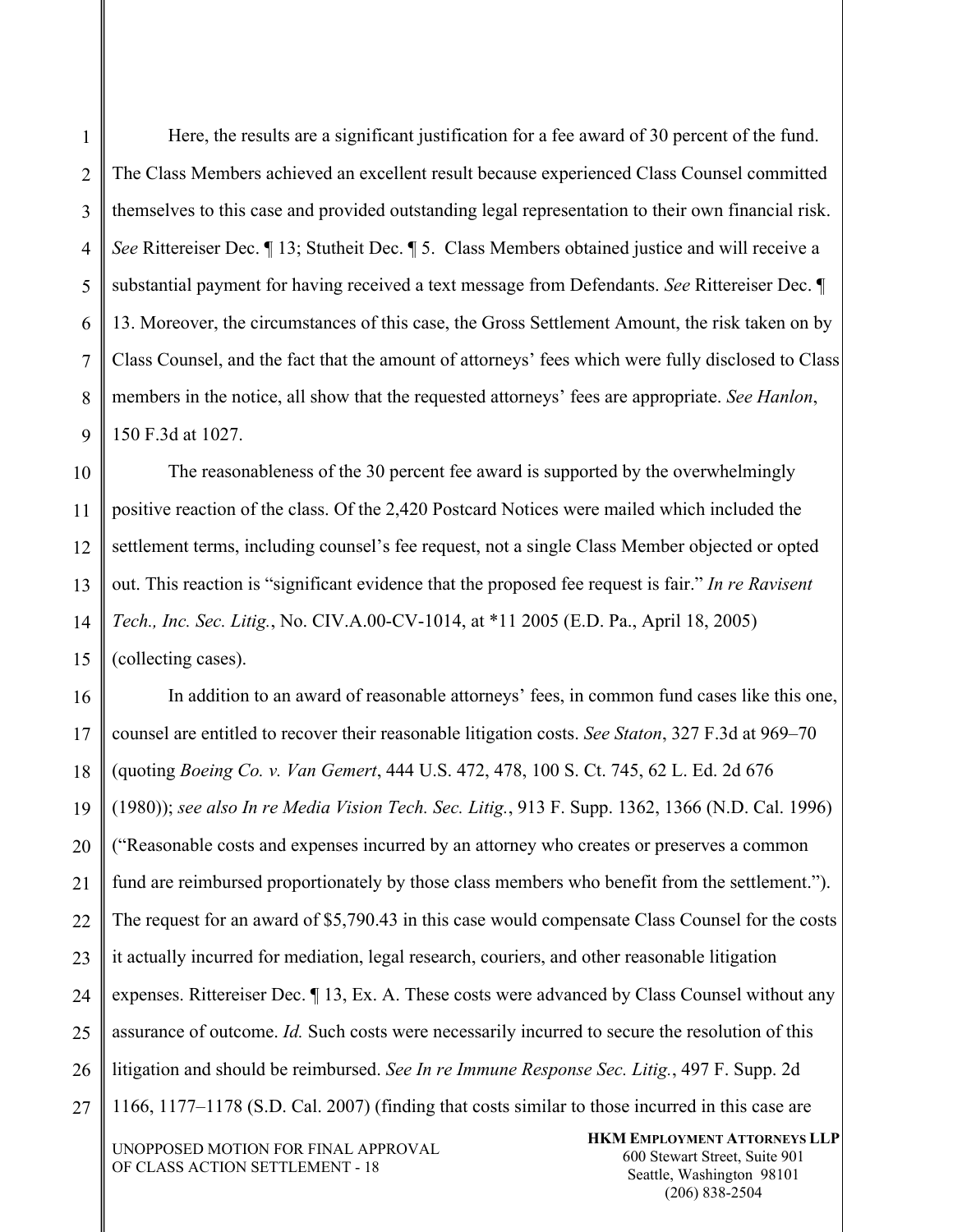relevant and necessary expenses in prosecuting class action cases). Therefore, the Court should approve Class Counsel's request for costs.

#### **C. The Claims Administrator's Reasonably-Incurred Costs Should Be Approved**

The parties seek final approval of JND's settlement administration costs of up to \$70,865. The Settlement Administration fees and expenses incurred reflect the Settlement Administration work JND has performed pursuant to the Settlement Agreement and Preliminary Approval Order including: (i) obtaining addresses for Settlement Class Members using reverse phone number searches (as described); (ii) performing manual research to obtain additional mailing addresses; (iii) mailing the Postcard Notice to Settlement Class Members; (iv) tracking non-delivered Postcard Notices and taking reasonable steps to remail to an updated address; (v) monitoring incoming mail to track and timely report any written requests for exclusion or objections to the Settlement to the Parties; (vi) tracking and timely reporting Claim Forms submitted electronically and by mail to the Parties; (vii) preparing the reports and declarations relating to administration of the Settlement; (viii) establishing and maintaining the Settlement Website with online claim filing functionality and an online form for Class Members to redeem their Lead Benefits; (ix) receiving and processing Claim Form submissions and validating claims; (x) and establishing a toll-free telephone number and an email address for Settlement Class Members to contact JND. Padelford Decl. ¶ 27. As of the date of this filing, JND has received and responded to 10 telephonic inquiries. *Id.* at ¶ 17. Between August 18 and November 3, 2021, there were 2,241 views of the Settlement website by 318 unique visitors to the website. JND has continued to update and maintain the website, and will continue to do so throughout the settlement administration process. *Id.* at ¶ 15. JND has acted in accordance with the Settlement Agreement and has completed its duties thus far, and remains committed to administration of this settlement through all phases. *See* Padelford Decl. ¶¶ 4-12, 14, 16-18, 27-29. JND has incurred \$46,809.57 in fees and expenses to date, and estimates that it will incur an additional \$24,055 during the twelve months following final approval. *Id.* at ¶¶ 27-28. JND has agreed that its total fees and

UNOPPOSED MOTION FOR FINAL APPROVAL OF CLASS ACTION SETTLEMENT - 19

**HKM EMPLOYMENT ATTORNEYS LLP**  600 Stewart Street, Suite 901 Seattle, Washington 98101 (206) 838-2504

1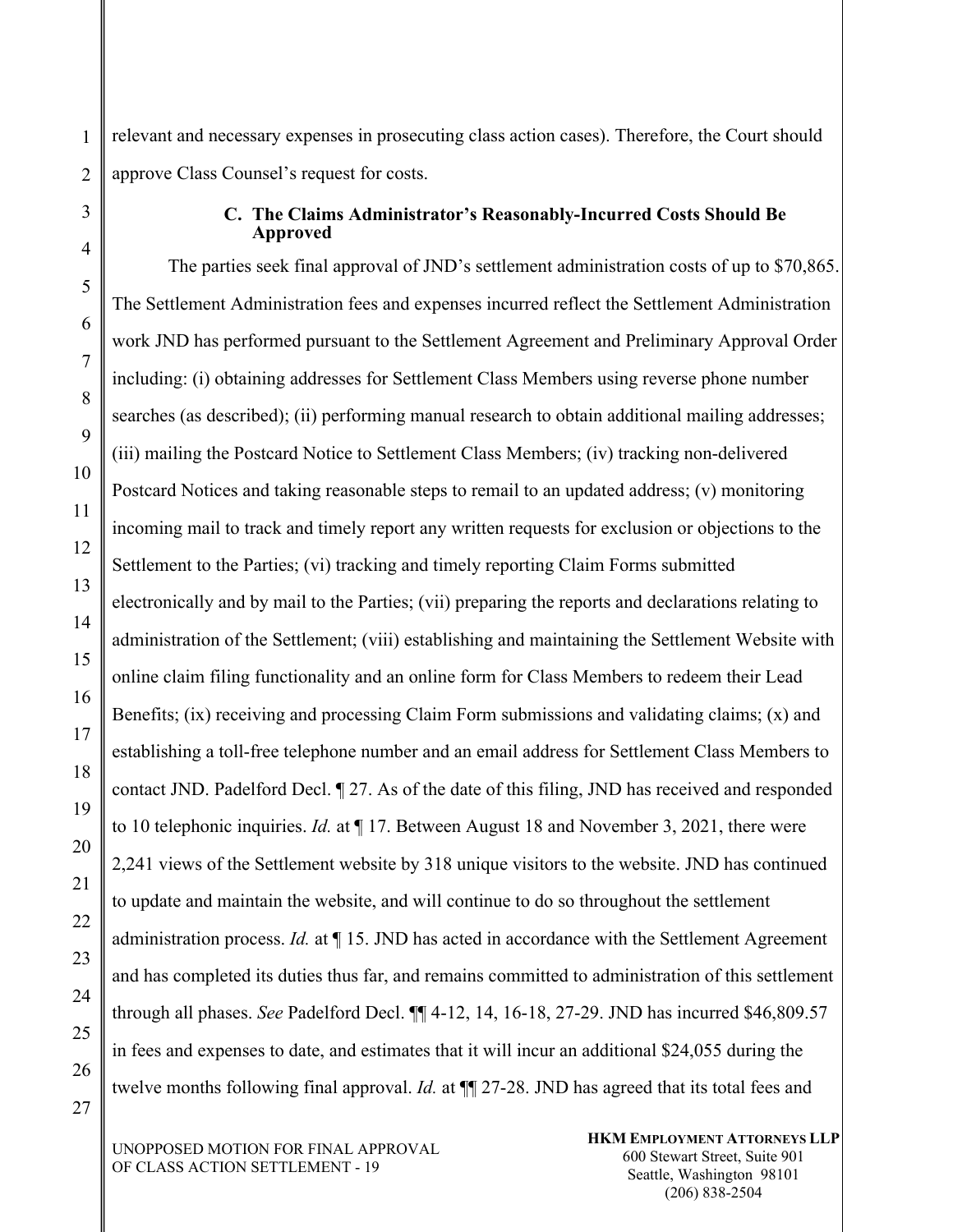1 expenses will not exceed \$70,865. *Id.* at  $\P$  28. Accordingly, JND's reasonable costs of \$70,865 should be given final approval along with the remainder of the settlement terms.

#### **D. Named Plaintiff's Fair and Reasonable Service Awards Should be Approved**

The parties seek final approval of a \$5,000 service award for Class Representative Michael Aaland. The goal of service awards is to "compensate class representatives for work done on behalf of the class, to make up for financial or reputational risk undertaken in bringing the action, and, sometimes, to recognize their willingness to act as a private attorney general." *Peterson v. Kitsap Cmty. Fed. Credit Union*, 171 Wn. App. 404, 430, 287 P.3d 27, 39 (2012). Such an award promotes a public policy of encouraging individuals to undertake the responsibility of representative lawsuits, as well as reflects the time, cost, and effort a class representative often must personally undertake in order to bring relief to the class. Service awards are routinely approved in class settlements. *See Grays Harbor Adventist Christian Sch. v. Carrier Corp.*, 05-05437 RBL, 2008 WL 1901988, at \*7 (W.D. Wash. Apr. 24, 2008); *see also In re Mego Fin. Corp. Sec. Litig.*, 213 F.3d 454, 463 (9th Cir. 2000), *as amended* (June 19, 2000); *Manual for Complex Litig*. (4th) § 21.62 n.971 (2004) (incentive awards may be "merited for time spent meeting with class members, monitoring cases, or responding to discovery") (citation omitted).

Named Plaintiff's award is fair and reasonable given his services benefited a class of at least 1,796 individuals in obtaining a substantial recovery that they can use to benefit their respective small businesses. *See* Rittereiser Dec. ¶ 14. But for his service and commitment to the Class Members, the class-wide relief would not have been possible. *Id*. Named Plaintiff initiated and maintained this lawsuit with no assurances of outcome. *Id.* He actively participated in the case, including assisting Class Counsel in investigating the claims, advancing discovery efforts, and participating in mediation. *Id*. Defendants do not oppose the service award to the Named Plaintiff. *See* Settlement Agreement ¶ 4.3. As such, Named Plaintiff respectfully requests that his service award be finally approved.

UNOPPOSED MOTION FOR FINAL APPROVAL OF CLASS ACTION SETTLEMENT - 20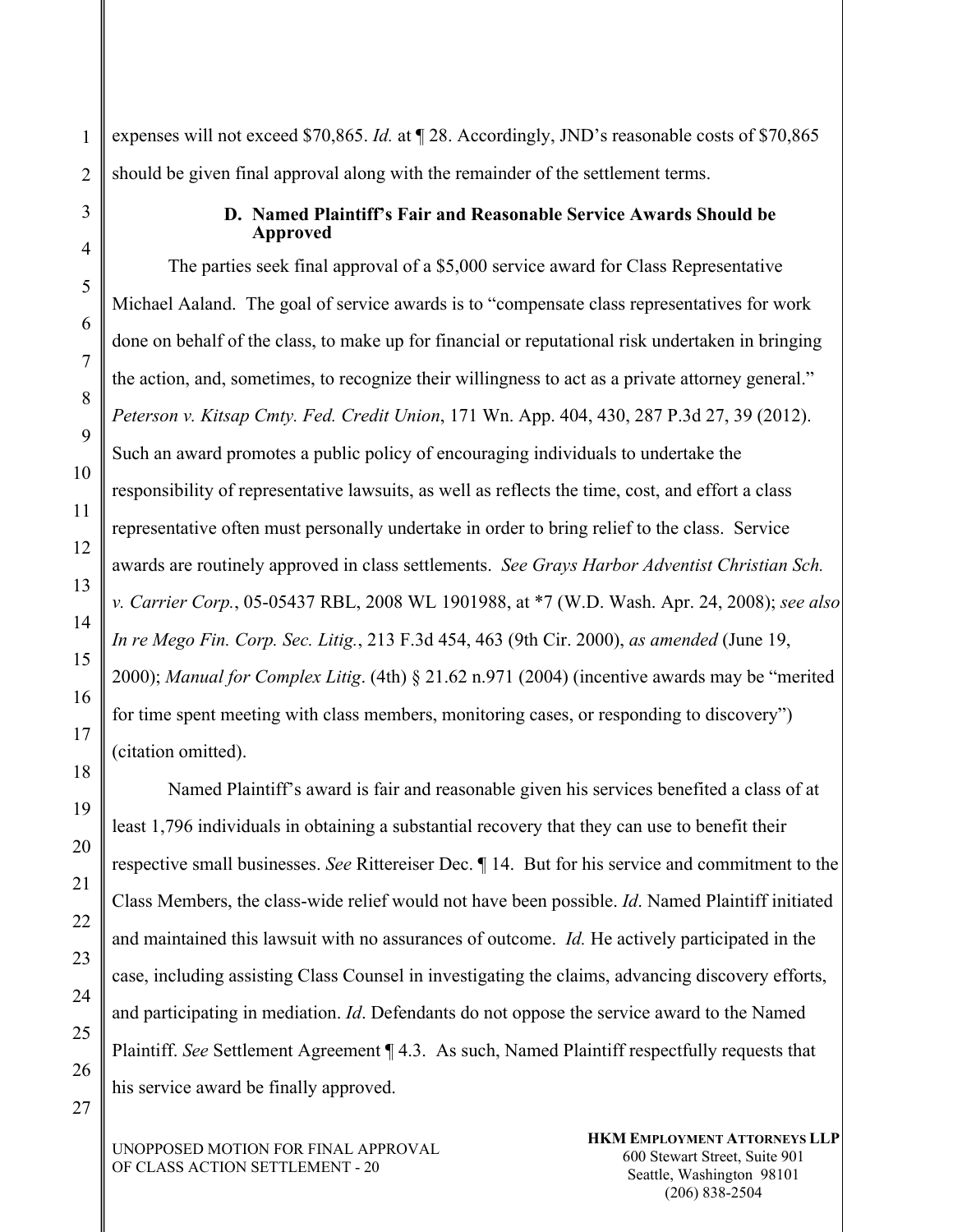| 1              | VI.                                                                                             | <b>CONCLUSION</b>                                                                                                       |  |
|----------------|-------------------------------------------------------------------------------------------------|-------------------------------------------------------------------------------------------------------------------------|--|
| $\overline{2}$ | For the foregoing reasons, Plaintiff respectfully requests that the Court (1) grant final       |                                                                                                                         |  |
| 3              | approval of the parties' settlement; (2) grant Class Counsel's fee petition; (3) grant Named    |                                                                                                                         |  |
| 4              | Plaintiff's service award; and (4) award JND Legal Administration its settlement administration |                                                                                                                         |  |
| 5              | fees.                                                                                           |                                                                                                                         |  |
| 6              |                                                                                                 |                                                                                                                         |  |
| 7              | DATED this 5th day of November, 2021.                                                           |                                                                                                                         |  |
| 8              |                                                                                                 |                                                                                                                         |  |
| 9              |                                                                                                 | /s/ Jason A. Rittereiser<br>Jason A. Rittereiser, WSBA No. 43628                                                        |  |
| 10             |                                                                                                 | Rachel M. Emens, WSBA No. 49047<br>Henry Brudney, WSBA No. 52602                                                        |  |
| 11             |                                                                                                 | <b>HKM EMPLOYMENT ATTORNEYS LLP</b><br>600 Stewart Street, Suite 901                                                    |  |
| 12             |                                                                                                 | Seattle, WA 98101<br>Phone: 206-838-2504                                                                                |  |
| 13             |                                                                                                 | Fax:<br>206-260-3055                                                                                                    |  |
| 14             |                                                                                                 | Email: jrittereiser@hkm.com<br>remens@hkm.com                                                                           |  |
| 15             |                                                                                                 | hbrudney@hkm.com                                                                                                        |  |
| 16             |                                                                                                 | Peter D. Stutheit, WSBA No. 32090<br><b>STUTHEIT KALIN LLC</b>                                                          |  |
| 17             |                                                                                                 | 1 SW Columbia Street, Suite 1850                                                                                        |  |
| 18             |                                                                                                 | Portland, Oregon 97204<br>$(503)$ 493-7488<br>Tel:                                                                      |  |
| 19             |                                                                                                 | Email: peter@stutheitkalin.com                                                                                          |  |
| 20             |                                                                                                 | Class Counsel<br>I certify that this motion contains 5,901 words, in                                                    |  |
| 21             |                                                                                                 | compliance with the Local Civil Rules.                                                                                  |  |
| 22             |                                                                                                 |                                                                                                                         |  |
| 23             |                                                                                                 |                                                                                                                         |  |
| 24             |                                                                                                 |                                                                                                                         |  |
| 25             |                                                                                                 |                                                                                                                         |  |
| 26             |                                                                                                 |                                                                                                                         |  |
| 27             |                                                                                                 |                                                                                                                         |  |
|                | UNOPPOSED MOTION FOR FINAL APPROVAL<br>OF CLASS ACTION SETTLEMENT - 21                          | <b>HKM EMPLOYMENT ATTORNEYS LLP</b><br>600 Stewart Street, Suite 901<br>Seattle, Washington 98101<br>$(206) 838 - 2504$ |  |

I